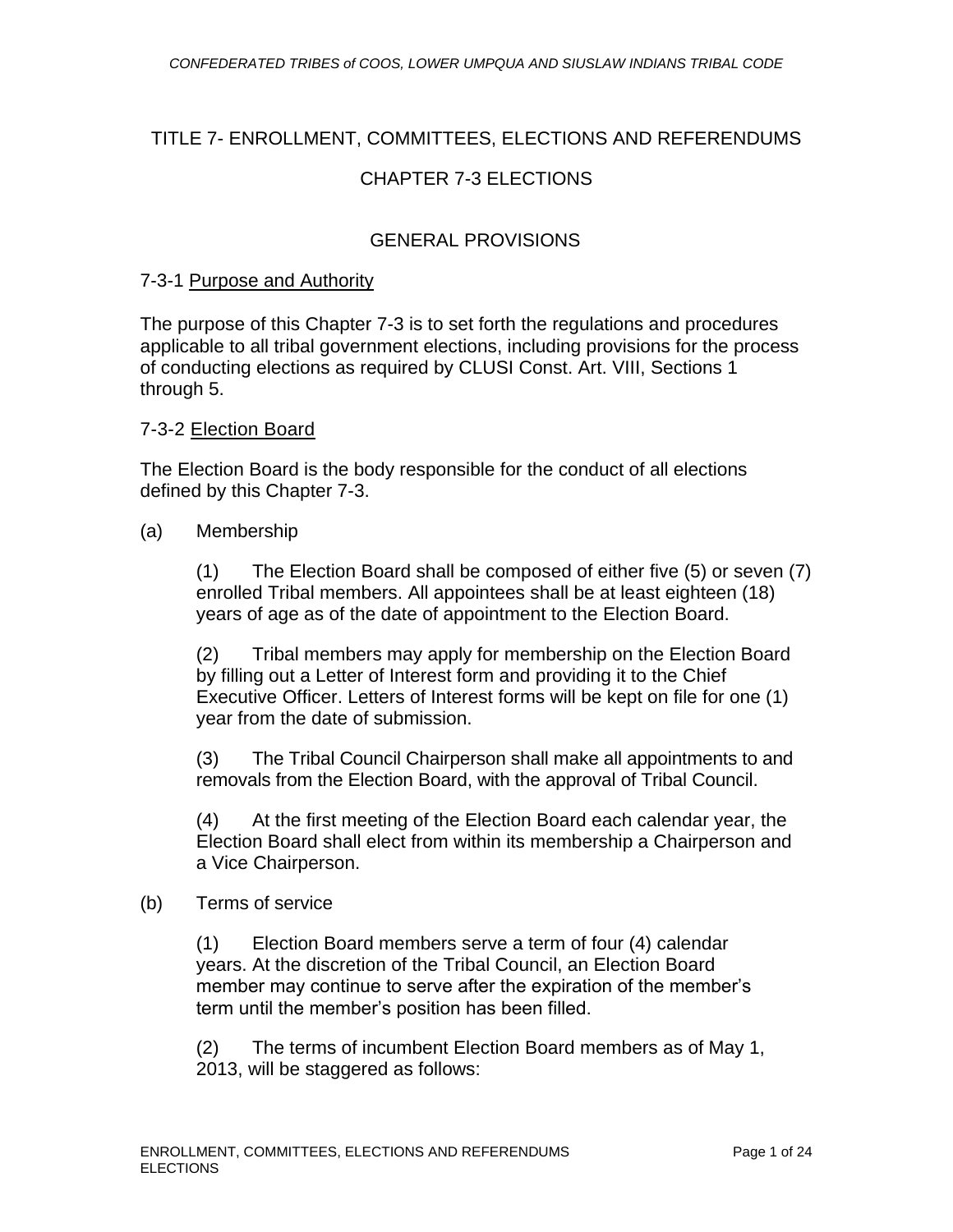- (A) The most senior member of the Election Board will serve a term ending on December 31, 2013;
- (B) The next two most senior members of the Election Board will serve terms ending on December 31, 2014; and
- (C) The two least senior members of the Election Board will serve terms ending on December 31, 2015.

(3) Election Board members must apply in order to be reappointed. Election Board members may not serve more than two consecutive terms, unless the Tribal Council concludes that circumstances warrant appointing a member for additional consecutive terms.

(4) At the conclusion of an Election Board member's service for whatever reason, the Election Board member shall deliver to the Election Board Chairperson all documents or other items in the Election Board member's possession that were obtained in connection with their service on the Election Board.

(c) Qualifications of membership

In appointing Election Board members, the Tribal Council Chairperson may consider the following criteria, in addition to any other criteria the Tribal Council deems relevant: Whether the applicant

(1) Is an enrolled Tribal member;

(2) Demonstrates skills and ability relevant to the Election Board's work;

(3) Possesses relevant education, training, or work experience;

(4) Represents a particular constituency of the Tribes;

(5) Brings perspective or experience that will contribute to the work of the Election Board; and

(6) Demonstrates commitment to the Election Board's work through regular attendance at meetings and active participation.

#### (d) Duties and Responsibilities

(1) The Tribal Constitution states that the Election Board shall through ordinance: ".. . regulate campaign activities, election procedures, voting tabulations, and candidate certification. The board shall adopt regulations, which shall be effective upon ratification by the tribal council. Such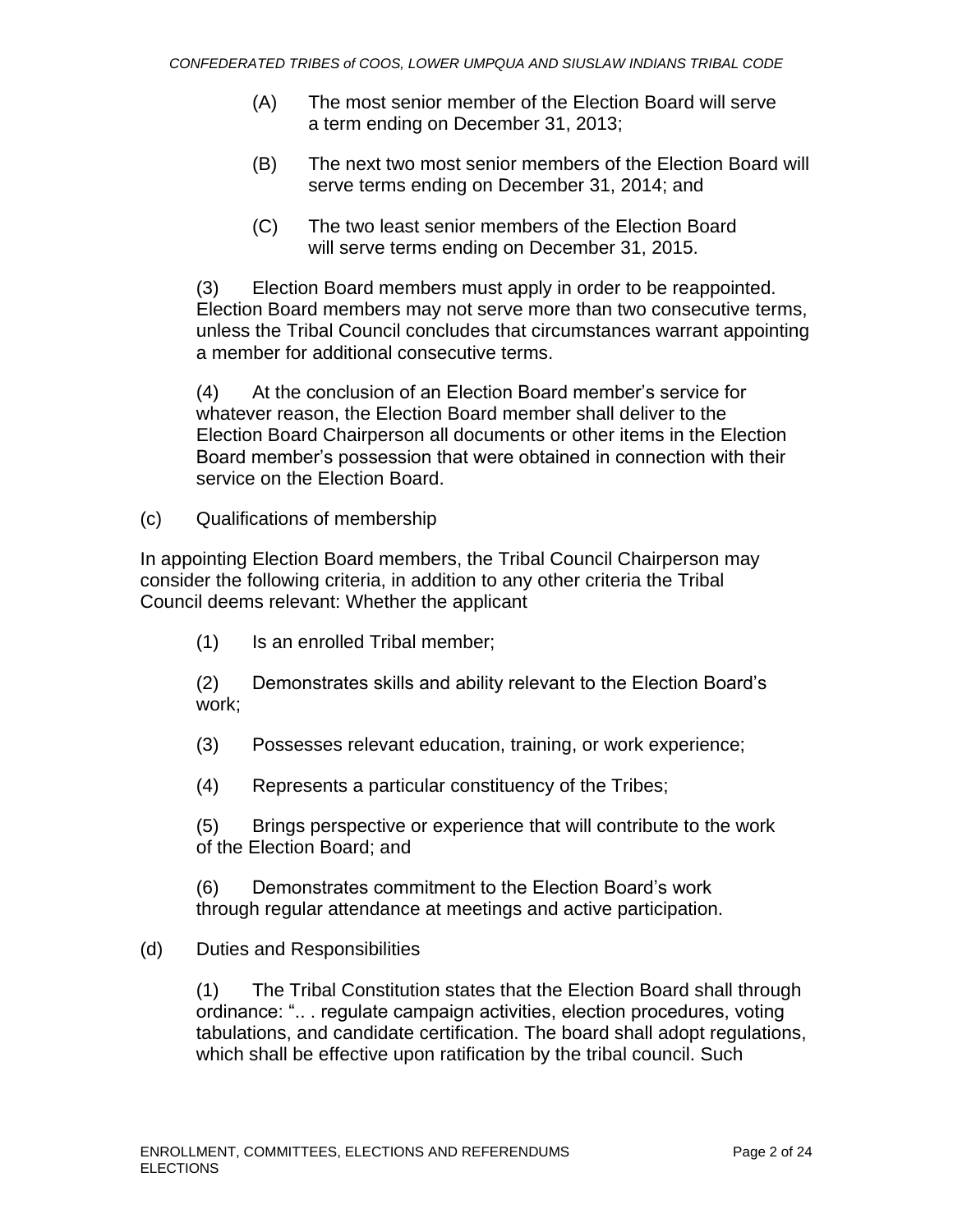regulations shall not be amended within sixty (60) days of any tribal council election." CLUSI Const. Art. VIII, Section 4(b).

(2) It is the duty and responsibility of the Election Board to ensure that the rules and regulations set forth in the CLUSITC Chapter 7-3 are complied with, and to immediately bring to the attention of Tribal Council any noncompliances or election process problems that the Election Board is unable to remedy.

(e) Election Board Meetings

(1) In the years when there will be a scheduled election, the Election Board shall meet in February prior to the regular Tribal Council meeting to be held on the second Sunday of that month.

(2) Prior to any election, the Election Board shall meet in a timely manner as often as is required to ensure that the process for any election meets deadlines, is done in an orderly manner and follows regulations.

(3) The Tribal Council may request the Election Board to meet at any time, with reasonable notice.

(4) The Election Board Chairperson or acting Chairperson may call an Election Board meeting.

(5) Election Board members shall attend all Election Board meetings unless they give reasonable written or verbal notice of the absence to the Election Board Chairperson prior to the meeting. More than three unexcused absences may be grounds for removal.

(6) The minutes of each Election Board meeting shall be recorded; the written minutes shall be distributed to Tribal Council as soon as they are prepared. In addition, at the request of the Tribal Council Chairperson, the Election Board Chairperson or Vice Chairperson shall report to Tribal Council on its activities.

(f) Confidentiality Statement

Election Board members must sign a confidentiality statement in the form provided by the Tribes before they may take the oath of office.

(g) Oath of Office

Election Board members shall assume their duties and obligations under this Code upon written appointment by the Tribal Council. At the next scheduled Tribal Council meeting following the written appointment, the Tribal Chief shall administer a Ceremonial Oath of Office to each Election Board member. The Oath shall be as follows: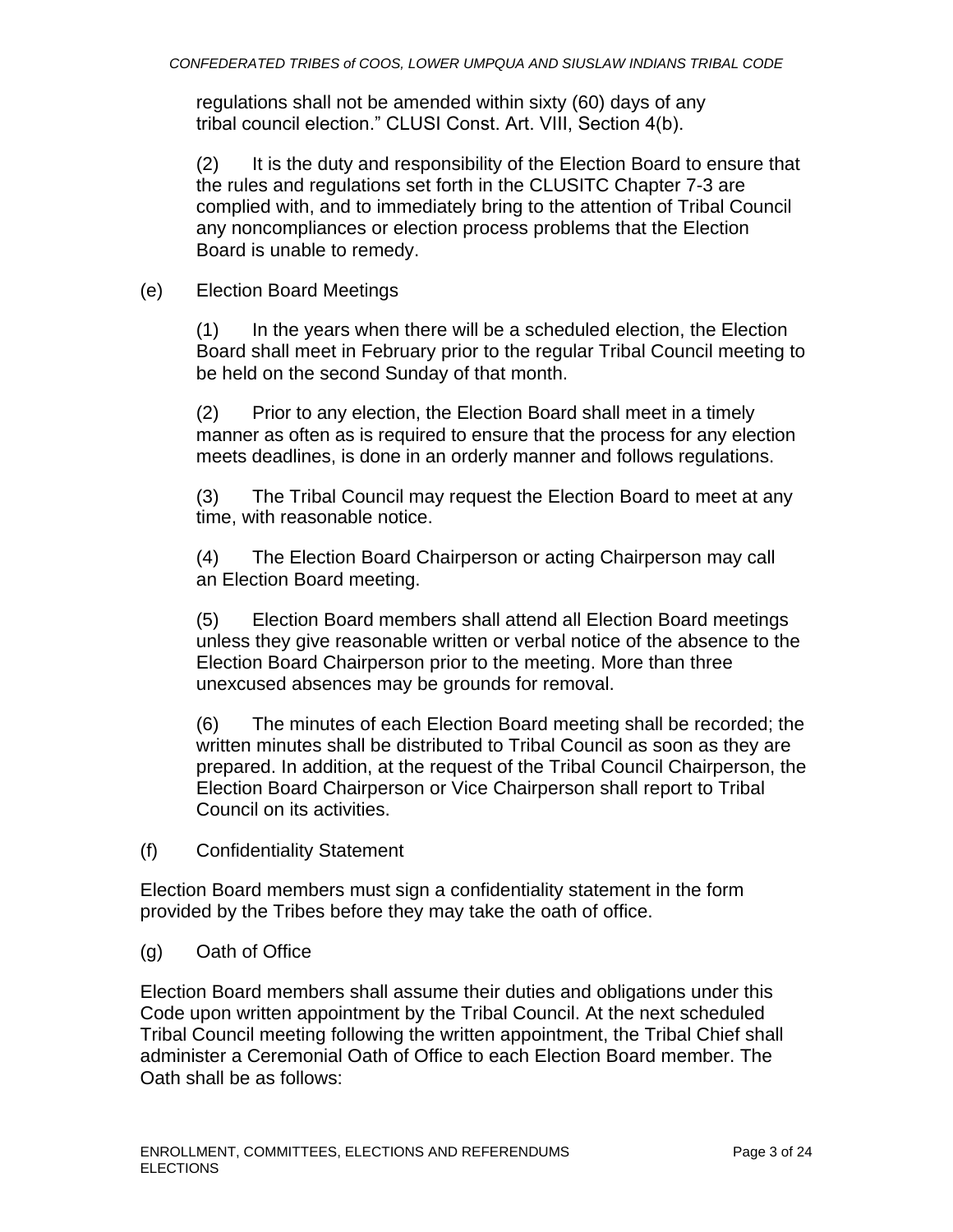"I (name), do solemnly swear that I will uphold the Constitution and laws of the Confederated Tribes of Coos, Lower Umpqua and Siuslaw Indians of Oregon, that I will serve the Tribes to the best of my ability, that I will work for the entire membership of the Tribes, that I will carry out the directions of the Tribal Council, and that I will declare when a conflict of interest could affect the performance of my duties on behalf of the Tribes."

#### (h) Vacancies

(1) Any vacancy shall be filled by appointment by the Tribal Council Chairperson, with the approval of Tribal Council, for the duration for the unexpired term.

(2) Vacancies occur upon expiration of an Election Board member's term, or when an Election Board member resigns for any reason, is removed or has unexcused absences from three (3) consecutive meetings.

(i) Voting

(1) Each Election Board member shall have one (1) vote on each matter. The Chief Executive Officer and/or office staff shall be available as advisors to the Election Board in a non-voting capacity, upon the express request of the Election Board prior to any Election Board meeting.

(2) Election Board members must be present to vote. No proxies will be permitted. An Election Board member attending by telephone, video, internet connection or other means of live communication is considered present at the meeting.

(j) Quorum

A majority of the Election board members must be present to constitute a quorum. An Election Board member attending by telephone, video, internet connection, or other means of live communication is considered present at the meeting. Election Board action is valid only when a quorum exists.

(k) Conflicts of Interest

Election Board members will adhere to the same conflicts of interest policies as are applicable to the Tribal Council.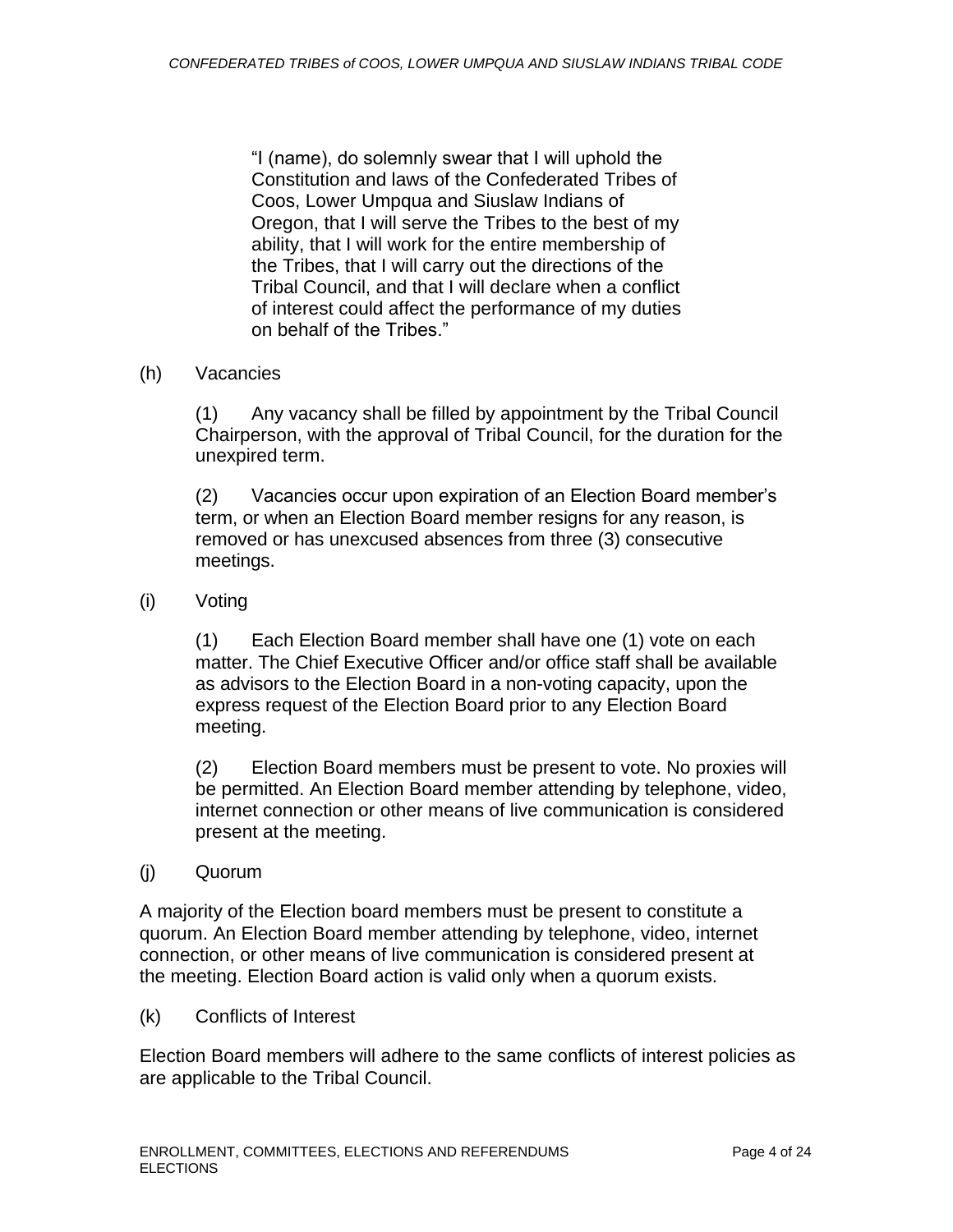### (l) Election Board Policies and Procedures

(1) In addition to any requirements contained in 7-3-2(a) through 7-3- 2(k) above, the Election Board shall develop its own internal policies and procedures, including, but not limited to, conduct of meetings, recording of meeting minutes and defining authorities, duties and responsibilities of the Chairperson and Vice Chairperson.

(2) Election Board policies and procedures may be incorporated into the Elections Code at any time upon Tribal Council approval.

(m) Volunteer Service

(1) Election Board members are not paid for their service. Participation is a voluntary contribution to the Tribes.

(2) Election Board members may be entitled to reimbursement for travel and per-diem payments specified by Tribal policy.

#### (n) Suspension and removal of Election Board members

(1) The Tribal Council Chairperson may suspend any Election Board member from participation on the Election Board for good cause, immediately and without prior notice, until such time as the Tribal Council next meets to consider action on the matter.

(2) The Tribal Council Chairperson may remove any Election Board member for good cause with the approval of the Tribal Council.

(3) Good cause" for purposes of this Subsection 7-3-2(n) means: (a) violation of the CTCLUSI Constitution, this Chapter 7-3 or duly approved Election Board policies or procedures; (b) conviction of a felony or any crime involving dishonesty; (c) any act or omission constituting a conflict of interest or the appearance of a conflict of interest in the Tribes' election process; or (d) solicitation or acceptance of any gratuity, gift, favor or anything of monetary value from anyone who has an interest that may be substantially affected by the performance or nonperformance of Election Board duties.

### ELECTIONS

### 7-3-3 Definitions

(a) "Duly Enrolled Member" – a person whose name appears on the official membership rolls of the Tribes or has been certified as a member by Tribal Council Resolution.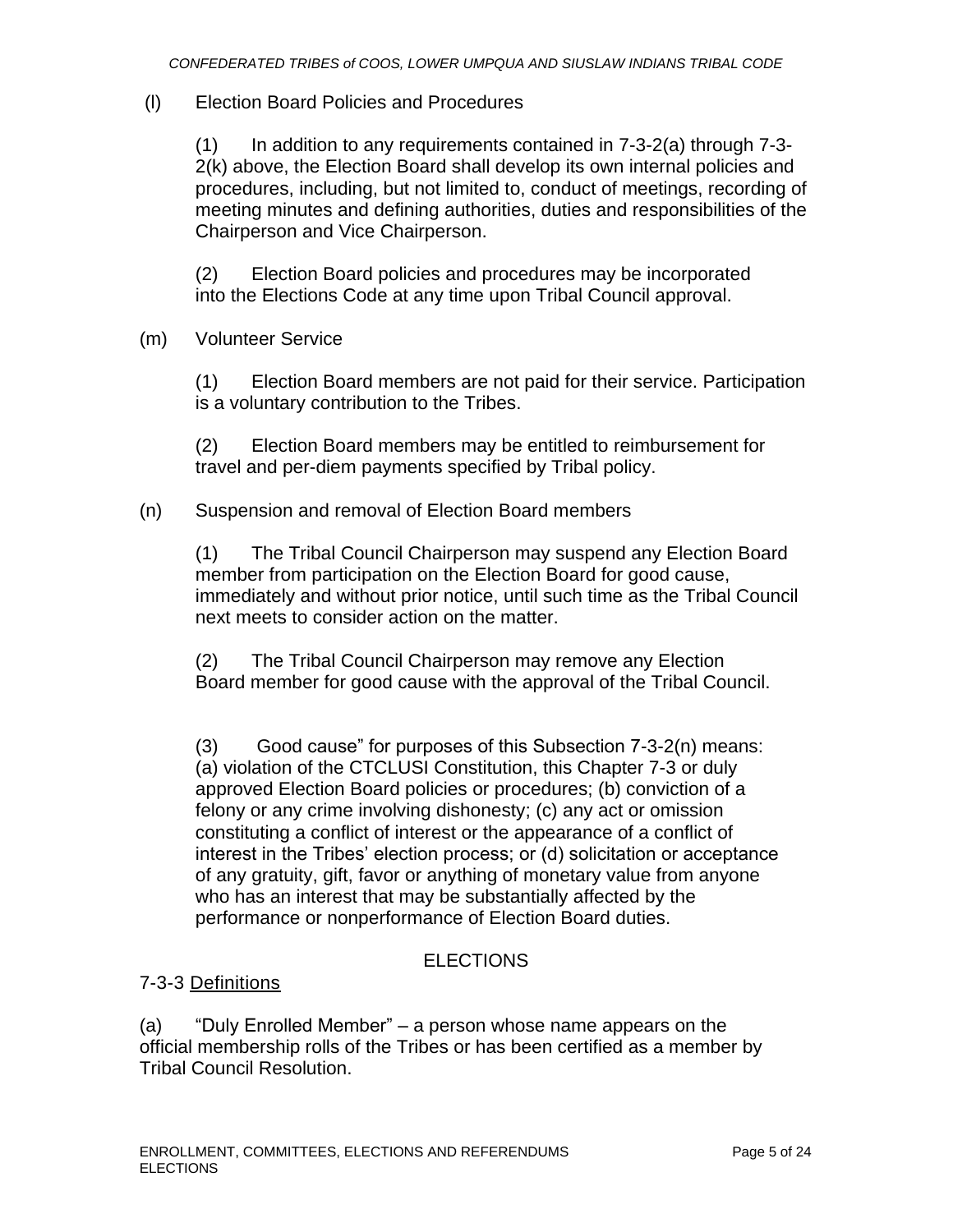(b) "Eligible Voters" – Tribal members who are eighteen (18) years of age or older.

(c) "Registered Voters" – those Tribal members who have received a Signature Card as more specifically provided for in CLUSITC 7-3-8.

(d) "Regular Election" – those elections that are specifically provided for by the Tribal Constitution on a regular basis, such as the election of Tribal Council members.

(e) "Other Elections" – elections or measures requiring voting on recalls, Special Elections, initiatives, referendums and Constitutional amendments as provided for by the Tribal Constitution.

(f) "Statement of Candidacy" – Tribal member who has submitted a statement of candidacy and position statement.

(g) "Filed Statement of Candidacy" – a Statement of Candidacy that has been file-stamped received and accepted by the Election Clerk. The receipt of the Statement of Candidacy shall state, at a minimum, the name of the person accepting the statement; name, roll number and signature of the person presenting the statement; and date and time of the filing.

(h) "Shuffling of Positions" – the submission of a Statement of Candidacy for a specific position and upon learning of other filings for that same position, the withdrawal and resubmission of the Statement of Candidacy for another position.

(i) "Visible Signs of Tampering" – a ballot or its envelope that has obvious signs of alteration, change or destruction of its integrity or secrecy.

(j) "Political Mailing" - a properly authorized and signed written statement submitted by an individual Tribal Member that, in the opinion of the Tribes, directly and exclusively discusses Tribal political or policy issues, complies with all requirements for a Political Mailing as defined by this Code, does not contain language or messages that could be inflammatory, "name calling", potentially libelous, or potentially abusive, and that otherwise complies with Tribal law.

(k) "Political Mailing Submission" - a proposed written statement submitted for consideration as a Political Mailing.

(l) "Political Mailing Author" - the individual Tribal Member that signs the Political Mailing Submission and signs the Request for Political Mailing Form.

(m) "Request for Political Mailing Form" - the form provided by the Enrollment Coordinator to initiate the process for a Political Mailing Submission. The Form must be signed and completed in full by the Political Mailing Author before a Political Mailing Submission can be processed. The Form will provide relevant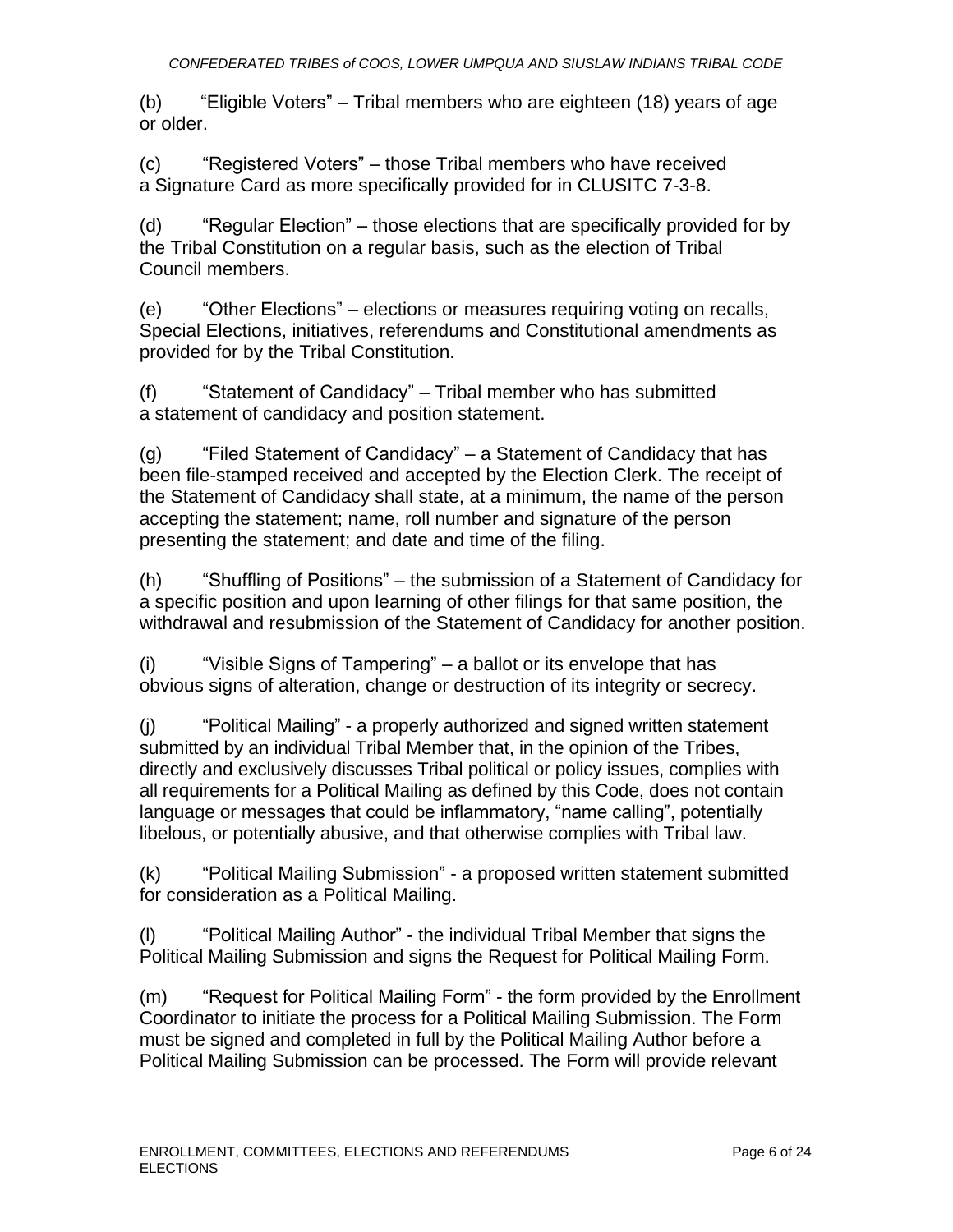information regarding the number of Tribal recipients eligible to receive a Political Mailing.

#### 7-3-4 Members' Voting Rights

Article VIII, Section 1 of the Tribal Constitution states: "All duly enrolled members of the Confederated Tribes of Coos, Lower Umpqua and Siuslaw Indians who are eighteen (18) years or older on the date of an election shall have the right to vote in all tribal elections."

### 7-3-5 Voter List

(a) No later than ninety days (90) prior to any election, the Chief Executive Officer or the Enrollment Clerk shall furnish to the Election Board a list of eligible voters, including dates of birth. The Chief Executive Officer or the Enrollment Clerk shall also notify the Election Board of any subsequent additions to the rolls of eligible voters, also deletions, i.e., deaths or removals, or errors in the previous list on January 1 and June 1 of each year. The Election Board will be notified within three (3) working days of any additions and deletions to the eligible voter list that occur in the period between ninety (90) days and thirty (30) days prior to an election.

(b) The list of names of eligible and Registered Voters shall be available at the Tribal Administration offices for review by General Council members provided that the Tribes will only release those names of Registered Voters that have given express written consent for such release.

#### 7-3-6 Appeals of Eligibility

Any person whose name does not appear on the list of eligible voters may request in writing or in person to the Election Board or the Enrollment Clerk, a review of the enrollment records to verify birth dates, enrollment numbers, or other pertinent information.

#### 7-3-7 Ballots

(a) The Tribal Constitution declares that all elections shall be by secret ballot and that mail voting may be established by ordinance. CLUSI Const. Art. VIII, Section 2(a). Mail voting is established as more specifically provided for in CLUSITC 7-3-25.

(b) All regular and special elections shall be conducted by mail, with provisions for secret ballots.

(c) The Tribal Constitution also provides that members shall have the right to vote by absentee ballot, which will be conducted in the same manner as the mailin ballots.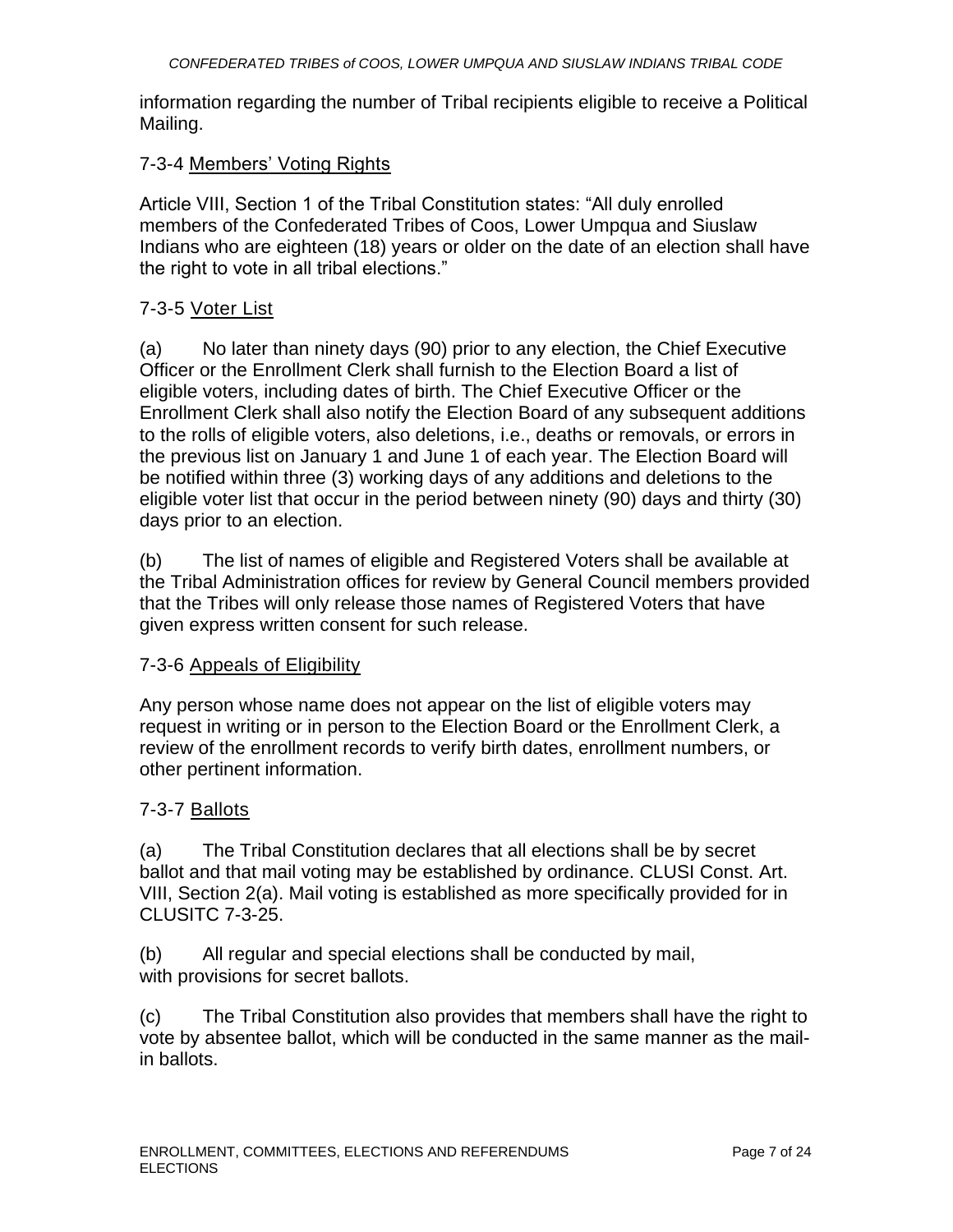#### 7-3-8 Signature Cards

(a) Voter registration is required. If eligible voters wish to vote, a signature card bearing two (2) signatures (one (1) printed and one (1) written) of the voter must be on file with the Election Board before ballots are mailed out prior to an election, or before voting on Election Day at the Tribal Hall. The Election Board shall design the card and determine how the signatures shall be obtained. Beginning with the 2007 election, new signature cards shall be signed every ten (10) years.

(b) All persons eighteen (18) years of age or older will be furnished a signature card in person or by mail, which must be signed as is stated in 7- 38(a), and returned to the Election Clerk.

(c) Tribal members who will turn eighteen (18) thirty (30) days or less prior to an election may file a signature card prior to their eighteenth (18th) birthday in order to meet registration deadlines.

#### 7-3-9 Election Expenses

Each fiscal year, Tribal Council shall budget in the Elections budget sufficient funds to pay the cost of tabulating votes, printing ballots, purchasing envelopes, postage, and other expenses of conducting an election, including candidate forums. Non-Tribal members working on the election may have their expenses covered if approved by Tribal Council and not exceeding the budgeted amount.

[Sections 7-3-10 to 7-3-20 reserved for future expansion]

# TRIBAL COUNCIL ELECTIONS

#### 7-3-21 Election of Tribal Council and Tribal Chief Term of Office/Election Date

(a) Article VIII, Section 3, of the Tribal Constitution provides:

(1) Tribal Council positions shall be designated with the numbers one (1) through six (6). Each Tribal Council member shall be elected for a four (4) year term at the appropriate General Council meeting in the year in which his or her term expires. A system of staggered terms shall be created. Tribal Council positions 1, 3, and 5 shall be elected in oddnumbered years. Tribal Council positions 2, 4, and 6 shall be elected in even-numbered years.

(2) The Tribal Chief shall be elected for a ten (10) year term at the annual General Council meeting in April, beginning in 1990, and shall hold office until a successor is elected at the April General Council meeting in the year in which his term expires.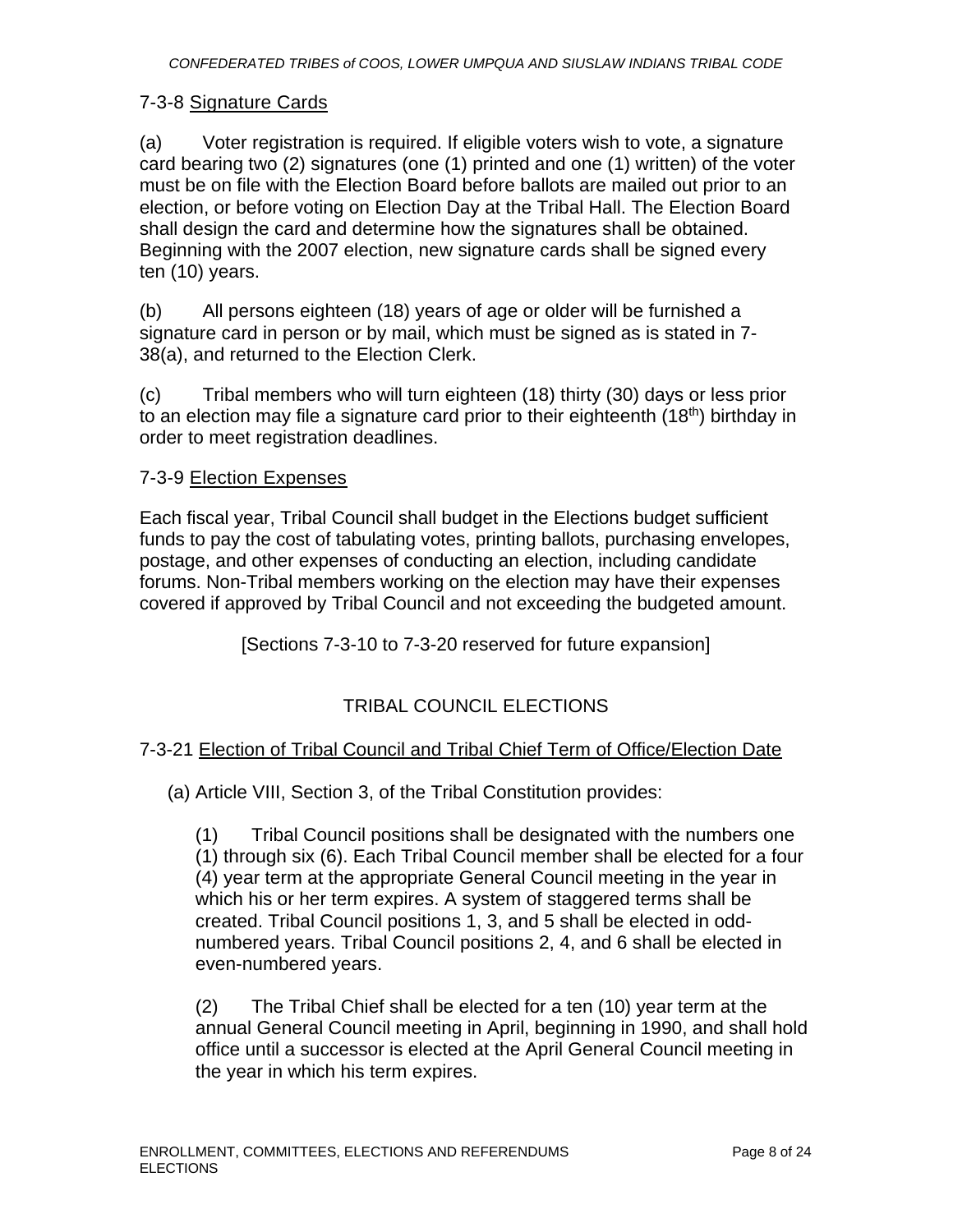(b) Therefore, the Election Board must keep track each election year which positions are open for election and inform the Tribal membership accordingly.

(c) The Regular Election date is the second Sunday in April of an election year.

### 7-3-22 Public Notice of Upcoming Elections

(a) The Election Board must publish in the Tribal Newsletter and post at the Tribes' Administrative Building, Tribal Hall, Outreach Offices, on the Tribes' website and in the office of the Gaming Commission, a notice of upcoming regular Tribal Council elections. This shall be done no later than one hundred twenty (120) days prior to the scheduled date of a regular Tribal Council election.

(b) The Election Board shall post at the Tribes' Administrative Building, Tribal Hall, Outreach Offices, on the Tribes' website and in the office of the Gaming Commission a notice of an upcoming Special Election, as soon as practicable after the setting of a Special Election, and in no event later than fifteen (15) days before the scheduled election. If practicable, the Election Board shall publish a notice of an upcoming Special Election in the Tribal Newsletter in advance of the Special Election.

(c) This notice must list numbers of positions to be filled by the election and also the name of the incumbent in each position up for election. This shall be done regardless of incumbent's announced intention not to run for reelection/election.

### 7-3-23 Candidate Eligibility

According to the Tribal Constitution (Article VIII, Section 4(a)), in order to be eligible for election to a Tribal Council position, candidates shall meet the following qualifications:

- (a) Be a duly enrolled member of the Confederated Tribes;
- (b) Be at least twenty-one (21) years of age; and

(c) Never have been previously removed from office for good cause after the date the Tribal Constitution was ratified. (May 23, 1987).

#### 7-3-24 Candidacy Procedures

(a) Statements of Candidacy

(1) Candidates shall file Statements of Candidacy no later than thirty (30) days before the scheduled date of the election. CLUSI Const. Art. VIII, Section 4(c).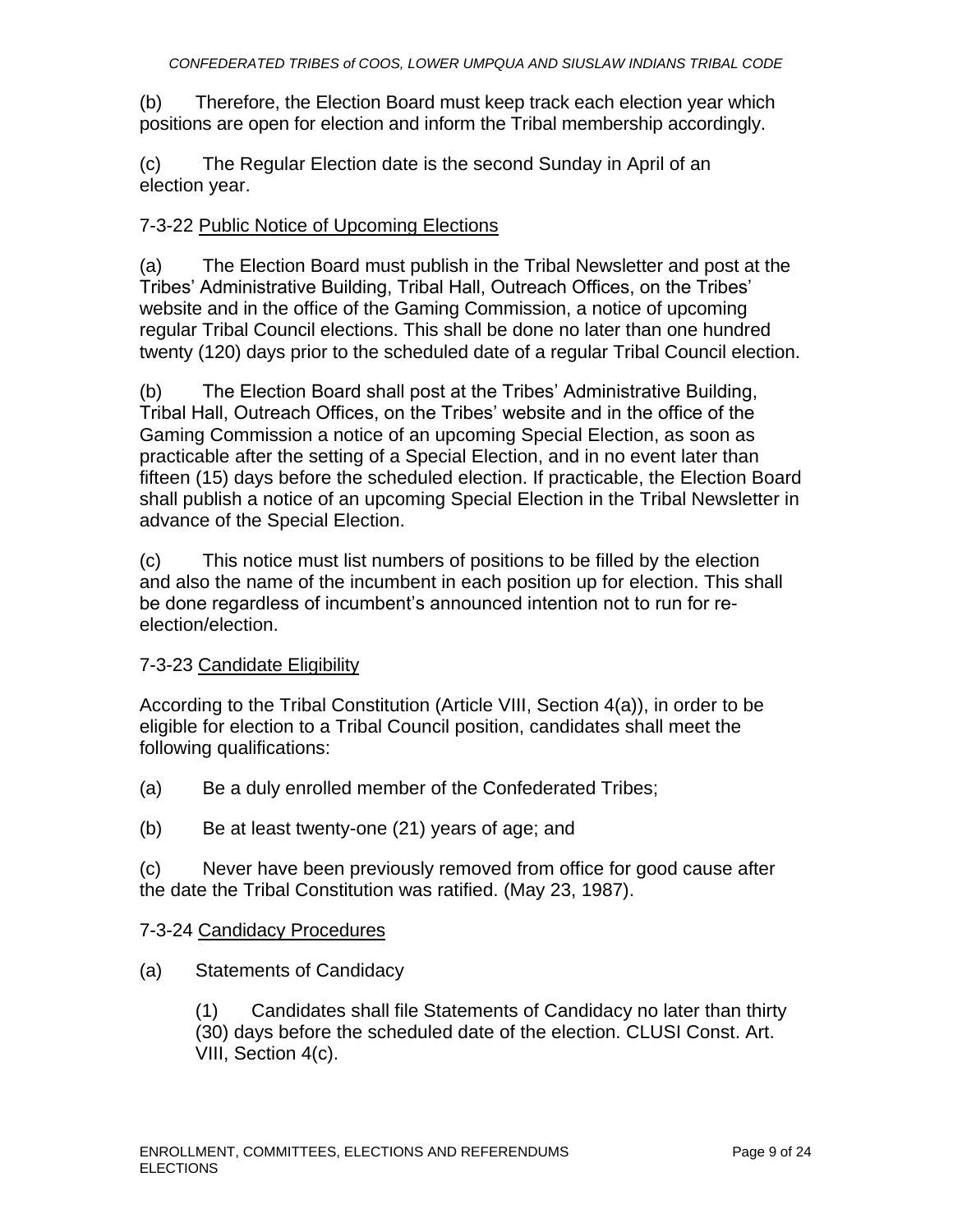(2) Statements of Candidacy must be filed with the Election Board either by mail, hand delivered to the Tribal Administrative offices, or delivered to the Election Board Chairperson. In order to verify timeliness of filing, a candidate may request a statement of receipt of said Statement of Candidacy from whoever receives the statement. The statement shall state, at a minimum, the name of the person accepting the statement, name, roll number and signature of the person presenting the statement, and date and time of the transaction.

(3) Each candidate shall indicate the position for which he or she is filing. Once a person has filed for a position, he or she will not be allowed to change positions or to withdraw and refile for the same election.

(4) Candidates may request that additional materials be mailed, at the candidate's expense, to all eligible voters. The additional materials shall be provided to the Election Clerk with return addresses and proper postage affixed. The Election Clerk will affix mailing labels and submit to the post office for mailing.

(b) Public Notices and Position Statements

(1) Article VIII, Section 4(c) of the Tribal Constitution states: "A public list of candidates shall be published by the Election Board no later than twenty (20) days before the scheduled election date."

(2) The Election Board must publish in the January issue of the Tribal Newsletter, a notice of upcoming Tribal Council elections for that calendar year.

(3) Each candidate shall indicate the position for which he or she is filing. No shuffling of positions will be allowed. Each candidate will be given the opportunity to present a position statement for inclusion in the Tribal Newsletter if submitted by the Newsletter deadline. Position statements shall not be longer than one (1)sheet of 8-1/2" by 11" paper printed on both sides, capable of being copied on a black and white copier. Position statements shall be published in the February, March or April issue, depending upon when the candidate filed and the candidate's preference. It will be stated in the Tribal Newsletter that the Confederated Tribes of Coos, Lower Umpqua and Siuslaw Indians shall not be responsible for the accuracy of the candidates' position statements. Further, if a reasonable doubt exists as to the accuracy, candidates will be asked to furnish proof of their statement.

(4) To file for any position, other than the position of Chief, an already seated Tribal Council member must file for his/her position, or resign from Tribal Council and then file for any other position.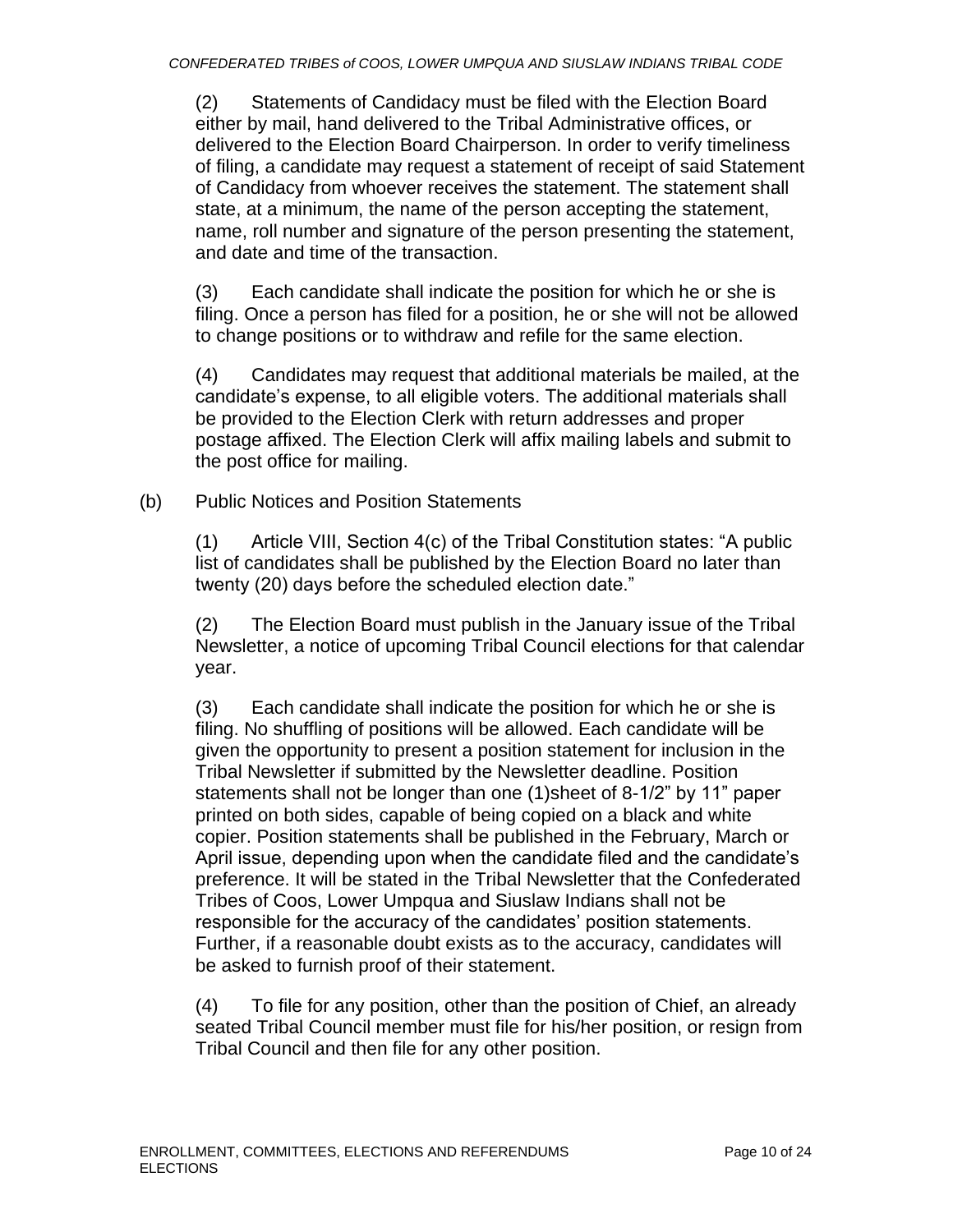#### (c) Write-in Candidates Not Allowed

No write-in candidate will be allowed. Any ballot containing a write-in candidate will be disqualified as to the position for which a write-in vote was made.

#### 7-3-25 Voting Procedures

#### (a) Ballot Description

(1) Each ballot shall contain voting instructions on a separate sheet or on the reverse side of the ballot. The ballot shall also state that if the voting is done at the polling place rather than by mail ballot, an Election Board member will be available to give assistance in answering voting procedure questions. The Election Board may have included on the ballot other instructions deemed necessary or desirable.

(2) The official ballots shall be printed on white paper with black ink. Sample ballots shall be printed or copied onto colored paper, shall be clearly labeled "sample ballot", and shall not be counted if placed in the ballot box.

(3) Candidates shall be listed on the ballot in a staggered fashion, e.g. #1 on one ballot and #2 on another, etc. The instructions shall state that each Registered Voter may vote for either one (1) or no candidate for each vacancy, and that any ballots marked with more than one (1) vote for any single position shall invalidate the whole ballot.

(4) Subjects of a recall vote shall be listed on the ballot in a staggered fashion, e.g. #1 on one ballot and #2 on another, etc.

(5) Ballots for initiatives, referenda and issues requiring General Council approval shall contain a statement of what the voter is deciding and shall be worded in such a manner that clearly allows for a choice of a "yes" or a "no" vote only. No misleading statements whatsoever will be accepted.

(b) Ballot Procedure

(1) All Registered Voters having Signature Cards on file shall be mailed a ballot after the closing date for filing but no later than fourteen (14) days prior to the scheduled election date. Mailed ballots received by the date the scheduled election is held shall be counted in the vote tabulation. The independent third party, as outlined in CLUSITC 7-3-25 (e)(1), will assist the Election Board on Election Day.

(2) The ballot shall be mailed out in an inner envelope along with an addressed return envelope. The voter shall mark his or her ballot and place it in the inner envelope and seal it. The inner envelope shall then be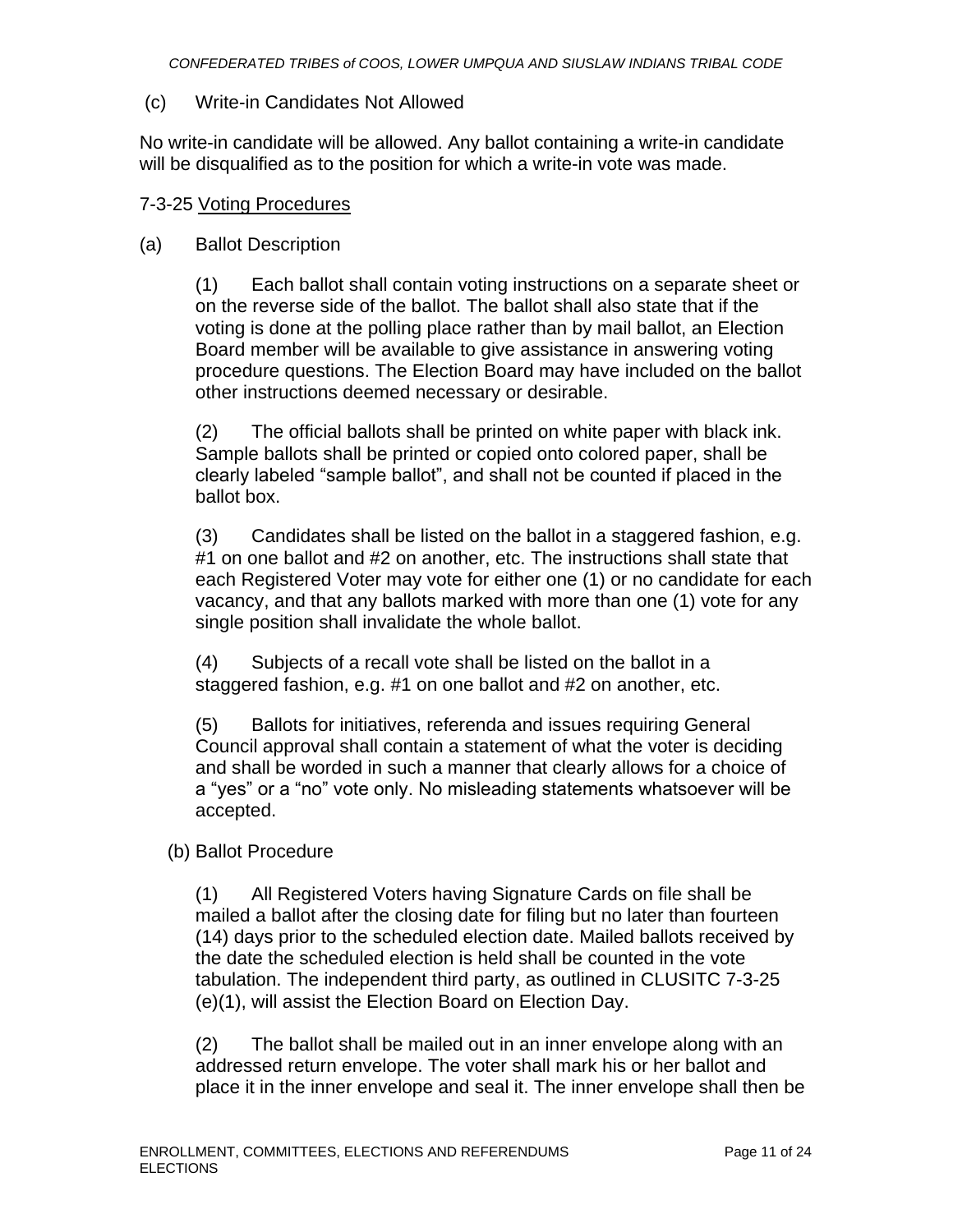placed in the outer return envelope provided, and sealed. The voter shall sign the outer envelope on the designated line. It shall then be returned to the designated collection point in the return envelope. Ballots will not be opened until the day of the election. Outer envelopes must be intact.

(3) If any visible signs of tampering are noted, the ballot will be rejected. Upon receiving the mailed ballot, the Election Board, or its duly appointed representative, shall deposit the entire packet in the locked ballot box. A poll book shall be marked to show this has been done. At 4:00 p.m. on the day of the election, the Election Board will compare the signature on the outer envelope with the signature on file. If signatures match, the outer envelope shall be removed and kept. The inner envelope containing ballot will go on to be counted.

(1) In the event a Registered Voter loses or accidentally destroys a ballot before it can be submitted, a duplicate ballot will be provided. In order to prevent double voting by one voter, a list of Registered Voters shall be maintained in a poll book by the persons responsible for the tabulations, and as each ballot is submitted by mail by a voter, his/her name shall be so marked in the poll book as having voted. If the ballot is delivered by the Registered Voter to the polling place or completed at the polling place on Election Day, the voter shall sign his/her name in the poll book. In the event the person is unable to sign, an Election Board member, in the presence of at least one other Election Board member shall so note "unable to sign" in the poll book.

(2) When voting at the polling place, the Registered Voter shall sign the poll book. One Election Board member shall supervise the procedure by the independent third party.

(3) A ballot may be delivered by any designated method acceptable to the Registered Voter by 4:00 p.m. on the day of the election.

(4) If the Registered Voter completes a ballot at the polls, the voter shall fold the ballot, and in the presence of an Election Board member, deposit the ballot in the ballot box. An Election Board member shall at that time mark in the poll book this has been done.

(5) If a Registered Voter, voting in person, defaces or destroys a ballot, a new ballot may be issued to the voter (write-ins will not receive this privilege), with the correction noted in the poll book. The spoiled ballot shall be marked and kept in a secured place until certified as provided for in CLUSITC 7-3-25(i) and will then be destroyed.

#### (c) Poll Hours

The Election Day voting hours shall be from 12:00 p.m. to 4:00 p.m. The election shall be held at the Tribal Hall.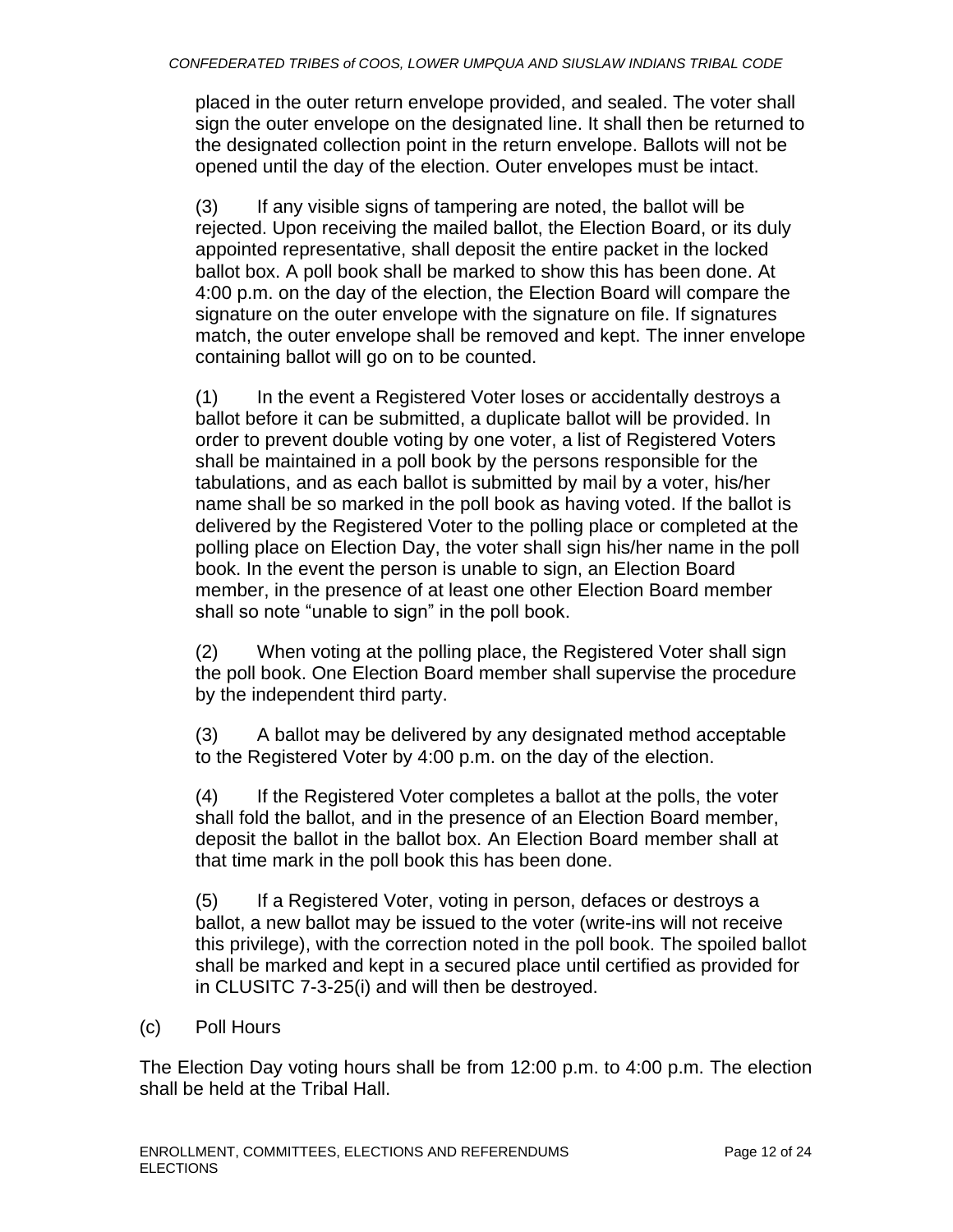#### (d) Voter Tabulation Responsibilities

(1) Independent third parties are required to be used as official vote tabulators. Tribal Council shall provide for this and other incidental election costs in the annual General Fund budget. Independent third parties acceptable for this process include the County Election Board, certified public accounting firms, the Bureau of Indian Affairs, other civicminded organizations or people with no current contractual or lease agreements in force with the tribal government except the contract to count the votes.

(2) All ballots shall be deposited in the sealed ballot box after an Election Board member, in the presence of at least one (1) other Election Board member, marks the poll book accordingly. The ballot box shall be kept in a secure room not accessible to the tribal member public.

(e) Counting the Votes

(1) After all ballots have been placed in the ballot box and an Election Board member has declared the polls closed, the ballot box shall be removed to a separate area which is closed to the public.

(2) After an independent third party has been selected to tabulate the votes, the Election Board Chairperson shall hand over to the person in charge of that group, the ballot box, key to the ballot box lock, poll book, and the signature card file. The Election Board members will observe the process of counting the ballots and assist as requested by the independent third party.

(f) Rejected/Invalid Ballots

A ballot shall be rejected or invalidated if: (1) it is unreadable due to spoilage; (2) it reflects an invalid signature in the poll book or on the ballot envelope; (3) it has a tampered outer envelope; (4) it reflects a write-in; or (5) a voter casts more than one ballot, in which case all ballots cast by that voter shall be invalidated. Rejected or invalidated ballots shall not be counted. In the event that the signature on the outer envelope does not match the signature on file, the Election Board may at its discretion take reasonable steps to determine whether the signature is valid, taking into consideration that a person's signature may change over time. The decision of the Election Board on the validity of a ballot shall be conclusive.

(g) Determination of Winners

In accordance with the Tribal Constitution, winners shall be chosen by a plurality of the votes cast for each position. Ties shall trigger a recount within ten (10) days and be decided by a coin flip conducted by the Tribal Chief. If the position of Tribal Chief is vacant, the Elections Board Chairperson will conduct the coin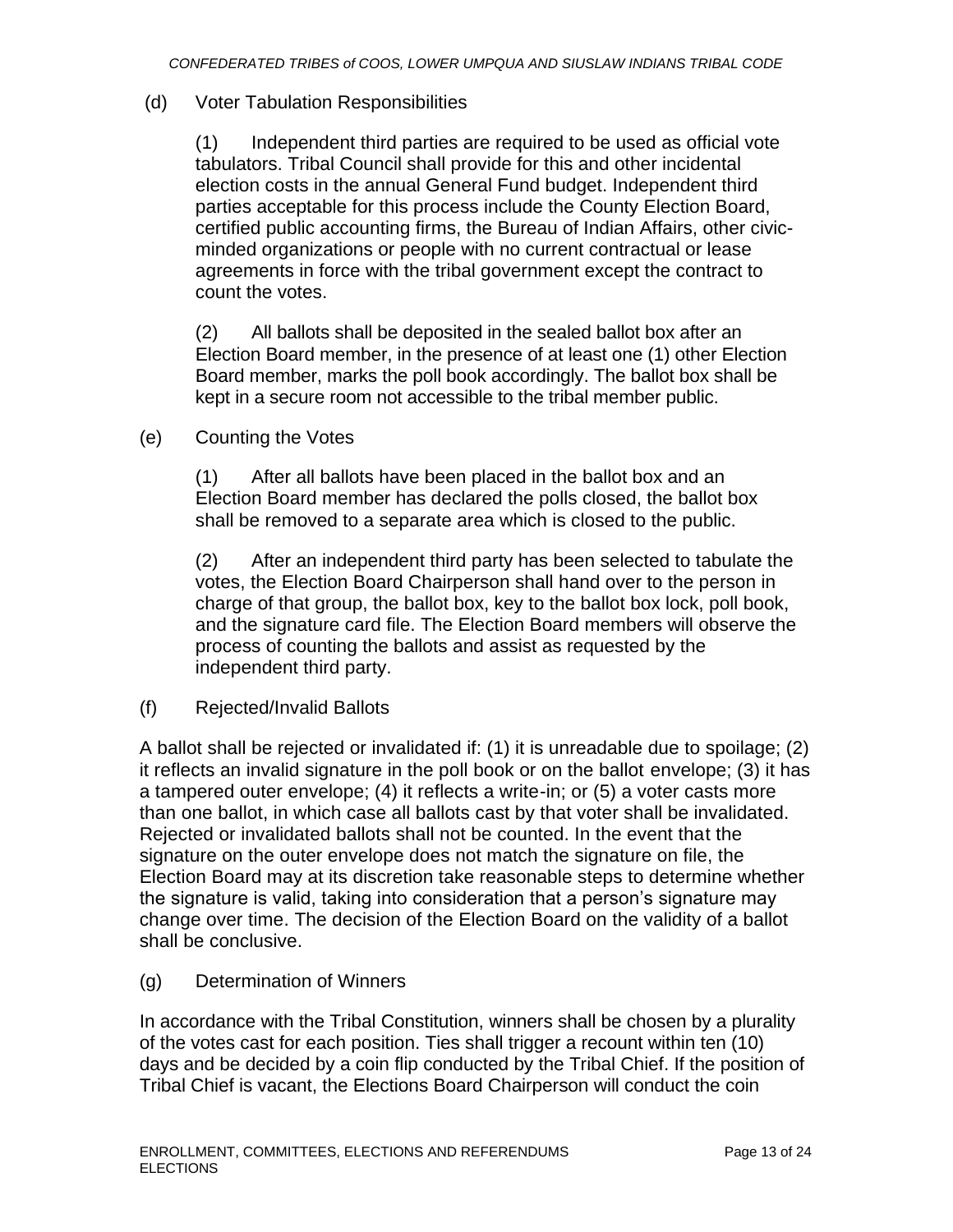flip. The coin flip shall consist of a coin being tossed in the air and landing untouched on a smooth surface.

#### (h) Certification of the Vote

(1) After tabulation of the votes, an Election Board member shall announce the results and post same at the Tribes' Administrative Building, Tribal Hall, Outreach Offices, on the Tribes' website and in the office of the Gaming Commission. The notice shall be marked to state the vote is true and correct and signed by the Election Board Chairperson or designate and the head of the independent third party tabulator group.

(2) According to the Tribal Constitution, certification of the vote shall occur within twenty-four (24) hours from the time of the election. CLUSI Const. Art. VIII, Section 2(c). The "time of the election" is hereby defined as the time the polls are officially closed.

#### (i) Election Challenges and Recounts

(1) Automatic Recounts. In any election, if the vote is within a margin of five (5) votes or less, the Election Board Chairperson and the independent third party shall recount for that position or matter automatically, regardless of whether a challenge is received.

(2) Recounts in Elections for Tribal Office or Recalls. Any candidate who is not declared a winner or any person who is recalled from tribal office may challenge the count by contacting the Election Board Chairperson within twenty (20) hours of the announcement of the voting results and presenting his or her reasons why the vote is being challenged. The Election Board shall decide in its sole discretion whether to conduct a recount that is not automatically required under this chapter.

(3) Recounts in Initiative, Referendum and Constitutional Amendment Elections. Any Registered Voter may challenge the count in an initiative, referendum or constitutional amendment election by contacting the Election Board Chairperson within twenty (20) hours of the announcement of the voting results and presenting his or her reasons why the vote is being challenged. The Election Board shall decide in its sole discretion whether to conduct a recount that is not automatically required under this chapter.

(4) Timing of Recounts. A recount for any reason must be completed prior to the time when an election must be certified under the Tribal Constitution or the Tribal Code.

(5) Observation of Recounts. The candidates or their designees for any position subject to a recount may observe the recount. For an initiative, referendum or constitutional amendment election, the Election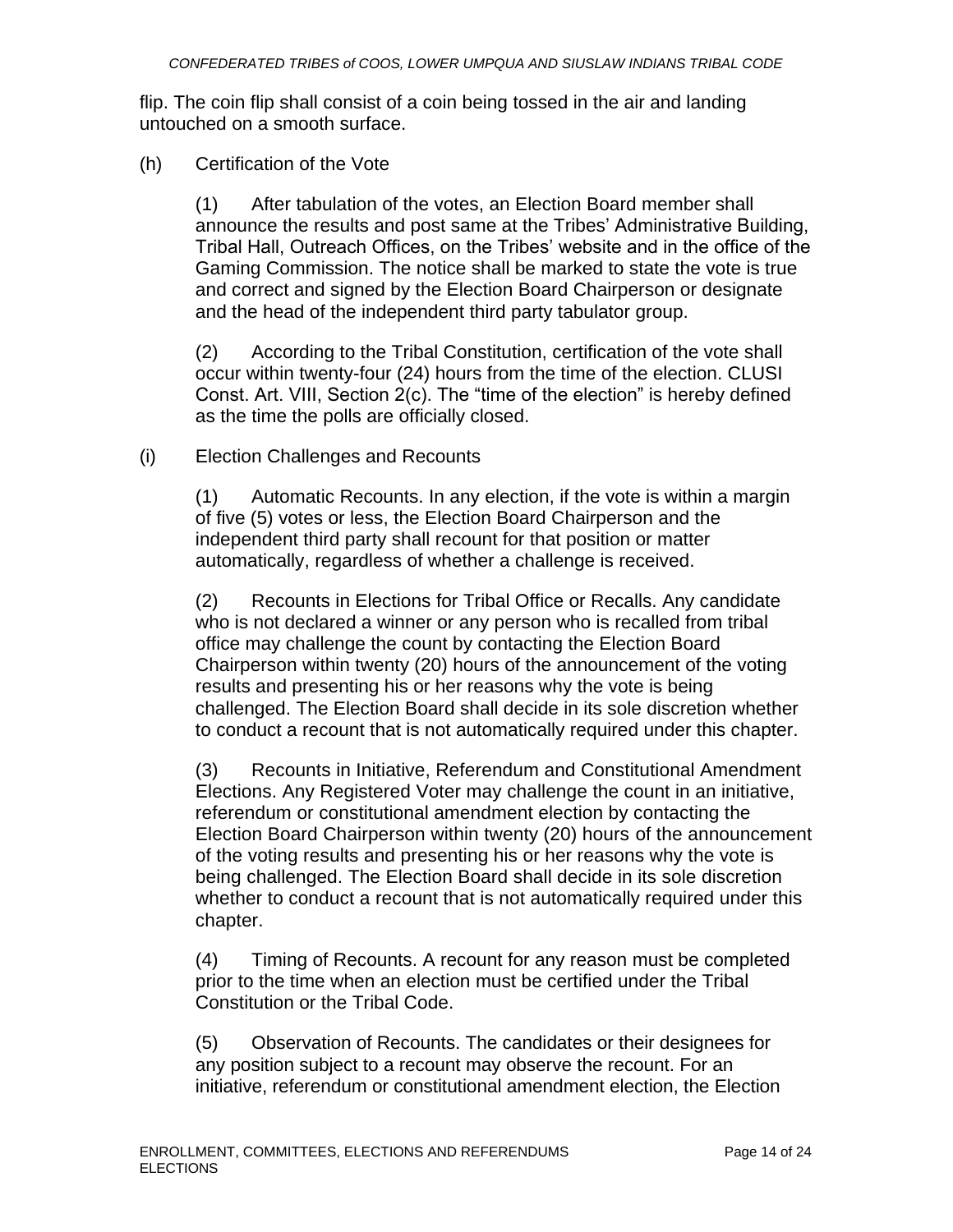Board shall allow at least one Registered Voter on each side of the matter to observe the recount. An observer may be excluded from continuing as an observer upon a determination by the Election Board that the observer is acting in a manner that impedes or is disruptive to the recount.

(6) Challenges to any Election. If at least five (5) Registered Voters sign and submit to the Election Board Chairperson within twenty (20) hours of the announcement of the voting results a petition describing violations of this chapter, violations of rules adopted by the Election Board or irregularities that could have affected the outcome of an election, the Election Board shall investigate the charges made in the petition. The Election Board shall rule on the petition within seven (7) days of the date of the election. If the Election Board determines that a violation of this chapter, a violation of Election Board rules or other irregularities did affect the results of the election, the Election Board shall schedule a second vote for the particular office or matter that was challenged, as provided in this Chapter 7-3 and any Election Board rules.

[Sections 7-3-26 to 7-3-40 reserved for future expansion]

# OTHER ELECTIONS

### 7-3-41 Recalls, Special Elections, Initiatives, Referendums and Constitutional Amendments

The following provisions apply for CLUSITC 7-3-41 to 7-3-47.

(a) Recalls

A recall involves removal of member(s) of Tribal Council from office by a vote of the voting membership as provided for in by CLUSI Const. Art. X, Section 2.

(b) Special Elections

Special elections include, but are not limited to, an election required to:

(1) Fill the position of Tribal Chief "in the event of the death of the tribal chief, or any other action resulting in the office of tribal chief becoming vacant...." CLUSI Const. Art. XI, Section 3. Special Elections to replace a Tribal Chief shall be subject to the remaining term of office.

(2) Fill all vacant Tribal Council positions "If the tribal chief is the sole remaining council member." CLUSI Const. Art. IX, Section 1(d).

(3) Fill Tribal Council positions "If the entire tribal council shall become vacant through death, removal, recall or resignation, or is unable to function due to loss of a quorum...." CLUSI Const. Art. IX, Section 1(c).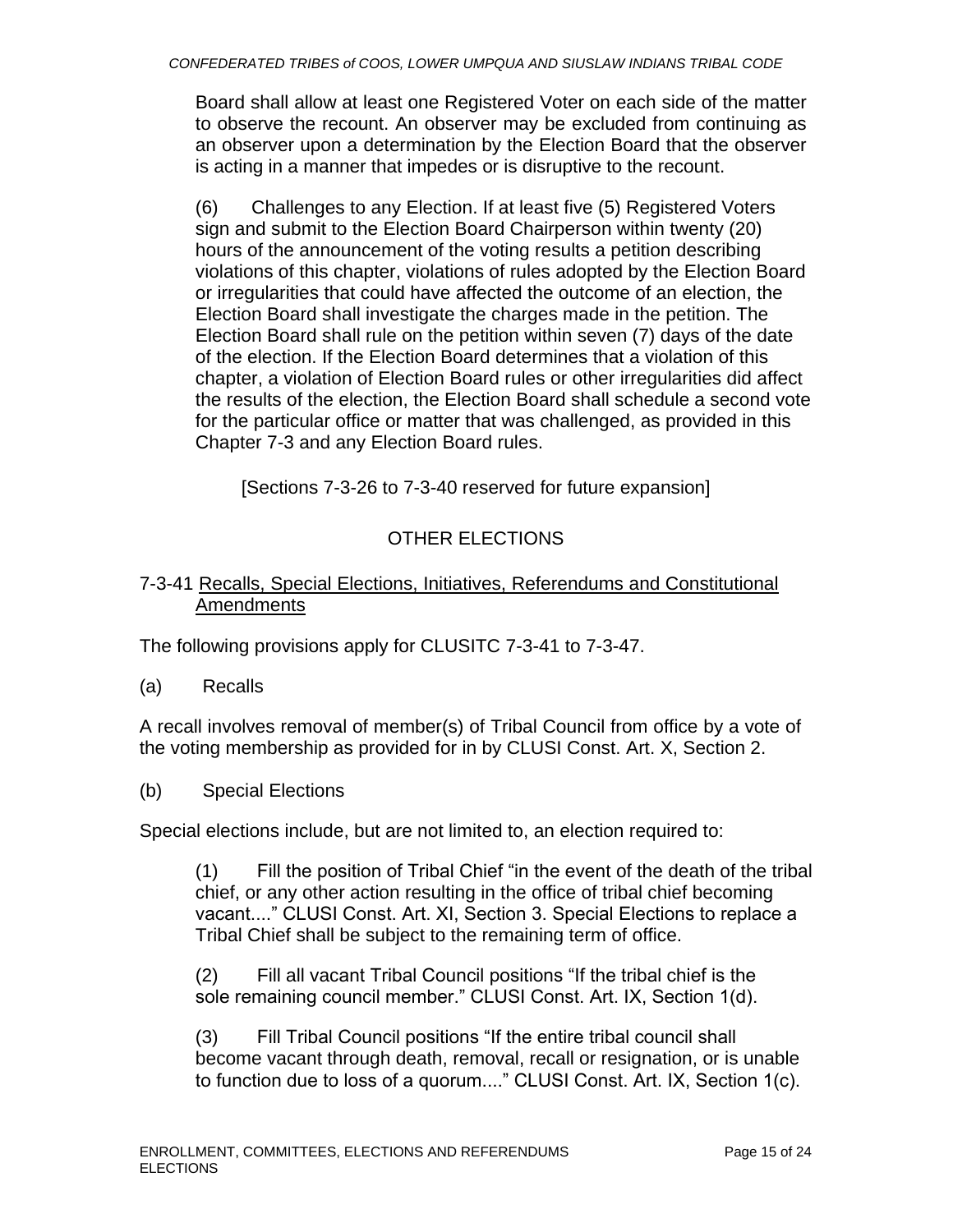(4) Obtain General Council approval before taking action on certain matters within the General Council authority. These matters are provided in CLUSI Const. Art. VI, Section 3:

- (A) The termination or diminishment of the tribal reservation which is established pursuant to the Restoration Act, or the alienation of any trust land held on behalf of the Confederated Tribes;
- (B) The diminishment, negotiation, or settlement of any hunting, fishing, or gathering rights possessed or claimed by the Confederated Tribes, including the settlement of any land claims involving the tribe's aboriginal lands;
- (C) The relinquishment of any tribal criminal or civil jurisdiction: Provided, That cooperative law enforcement agreements shall not be considered relinquishment.
- (c) Initiatives

According to CLUSI Const. Art. XII, Section 1, "The general council shall exercise the power of initiative."

(d) Referenda

According to CLUSI Const. Art. XII, Section 2, "The general council shall exercise the power of referendum on those issues or questions that are within the authority of the general council on those powers vested in the tribal council."

(e) Constitutional Amendments

The authority for amending the Tribal Constitution is provided for in CLUSI Const. Art. XIII, Sections 1 and 2. The Secretary of the Interior shall call such elections.

#### 7-3-42 Common Voting Procedures for Other Elections

(a) Ballots

Other elections shall be by secret ballot and shall be conducted by mail in the same manner as general elections. Further, all eligible members of the General Council may vote at such elections.

(b) Voting Procedures

Except as specifically provided in CLUSITC 7-3-43 through 7-3-47, voting for all elections shall be conducted in the manner set out in CLUSITC 7-3-25.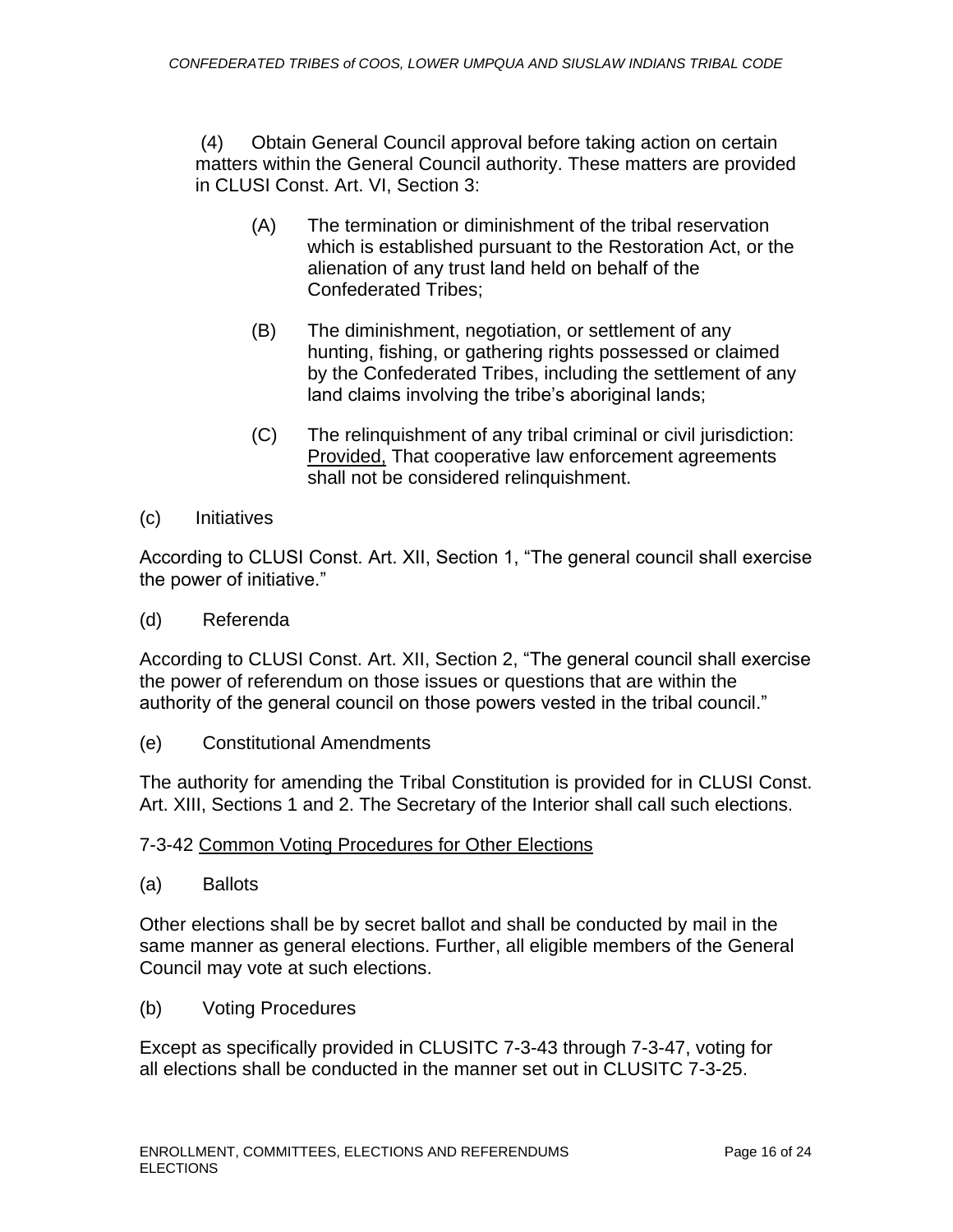#### 7-3-43 Recall Voting Procedures

#### (a) Procedure for Putting a Recall on a Ballot

Upon written petition of at least one-third (1/3) of the voting membership of the Tribes, presented to and verified by the Election Board, a special election shall be called to consider the recall of the Tribal Council member(s) named in the petition. CLUSI Const. Art. X, Section 2.

#### (b) Recall Election Dates

A recall election "shall be held within thirty (30) days from the date the petition is verified: Provided, that any petition submitted within three (3) months of the next annual meeting of the general council shall be placed on the agenda of that meeting." CLUSI Const. Art. X, Section 2.

(c) Number of Votes Required to Validate a Recall

Pursuant to CLUSI Const. Art. X, Section 2, at least twenty-five percent (25%) of the voting membership must vote at a recall election for a recall to occur.

(d) Determination of Results

If the minimum number of required votes are cast, "the position(s) shall be declared vacant if at least two-thirds (2/3) of those members voting support the recall." CLUSI Const. Art. X, Section 2. The voting must be done for each position. The voting result for each Tribal Council member being recalled shall be determined independently of any other position being recalled at the same election.

#### 7-3-44 Special Elections Voting Procedures

(a) Procedure for Putting a Special Election on a Ballot

(1) In the event that the Tribal Chief is the sole remaining Tribal Council member, the Tribal Chief shall call a special Tribal Council election within sixty (60) days. CLUSI Const. Art. IX, Section 1(d). The election shall be scheduled to be held no less than ninety (90) days from the date it is called.

(2) In the event that the entire Tribal Council shall become vacant or is unable to function due to a loss of a quorum, Tribal Council members shall be elected to fill the unexpired term of each Tribal Council position. Such election shall occur at a special meeting of the general council, the vote to be taken in the manner provided for in elections at the April General Council meeting. CLUSI Const. Art. IX, Section 1(c).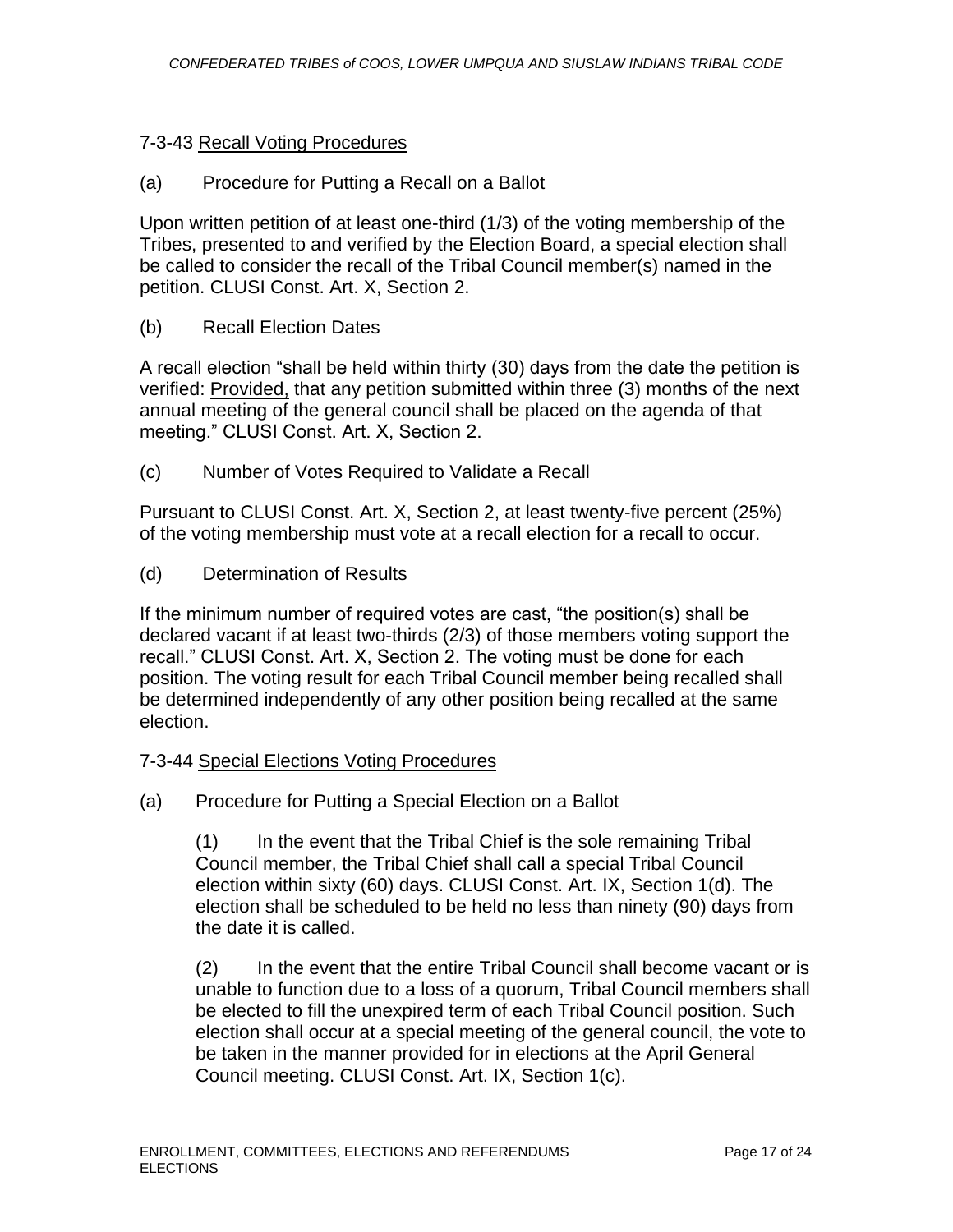(3) In the event of the vacancy of the position of Tribal Chief, the Tribal Council shall schedule a special election within sixty (60) days. CLUSI Const. Art. XI, Section 3. The election shall be scheduled to be held no less than ninety (90) days from the date it is called.

### (b) Special Election Dates

(1) A special election to fill a vacancy in the position of Tribal Chief shall be held in conjunction with a regular monthly meeting of the Tribal Council. CLUSI Const. Art. XI, Section 3.

(2) All other special elections shall be scheduled at the earliest convenient date, allowing for compliance with all timelines contained in CLUSITC 7-3-22(b) of this code.

(3) Election dates for initiatives and referenda shall be held within sixty (60) days of the validation of the petition.

(c) Number of Votes Required to Validate a Special Election Held Pursuant to CLUSI Const., Art. VI, Section 3(a)

In any election held to authorize the Tribal Council to take the actions listed below, in order to be valid, a minimum of thirty-five percent (35%) of the membership eligible to vote must cast ballots. The matter presented must be approved by three-fourths (3/4) of the ballots cast in order to carry.

(1) The termination or diminishment of the tribal reservation which is established pursuant to the Restoration Act, or the alienation of any trust land held on behalf of the Confederated Tribes.

(2) The diminishment, negotiation or settlement of any hunting, fishing or gathering rights possessed or claimed by the Confederated Tribes, including the settlement of any land claims involving the tribe's aboriginal lands.

(3) The relinquishment of any tribal criminal or civil jurisdiction: Provided, that cooperative law enforcement agreements shall not be considered relinquishment.

#### 7-3-45 Initiatives Voting Procedures

Upon receipt and verification by the Election Board of a petition signed by at least one-third (1/3) of those General Council members who are eligible to vote setting forth any proposed ordinance or resolution of the Tribal Council, such ordinance or resolution shall be submitted to a vote of the General Council at a regular or special election to be held within sixty (60) days of verification of the petition. The vote of two-thirds (2/3) of those actually voting, in an election where at least thirty (30) percent of the eligible membership of the General Council votes, shall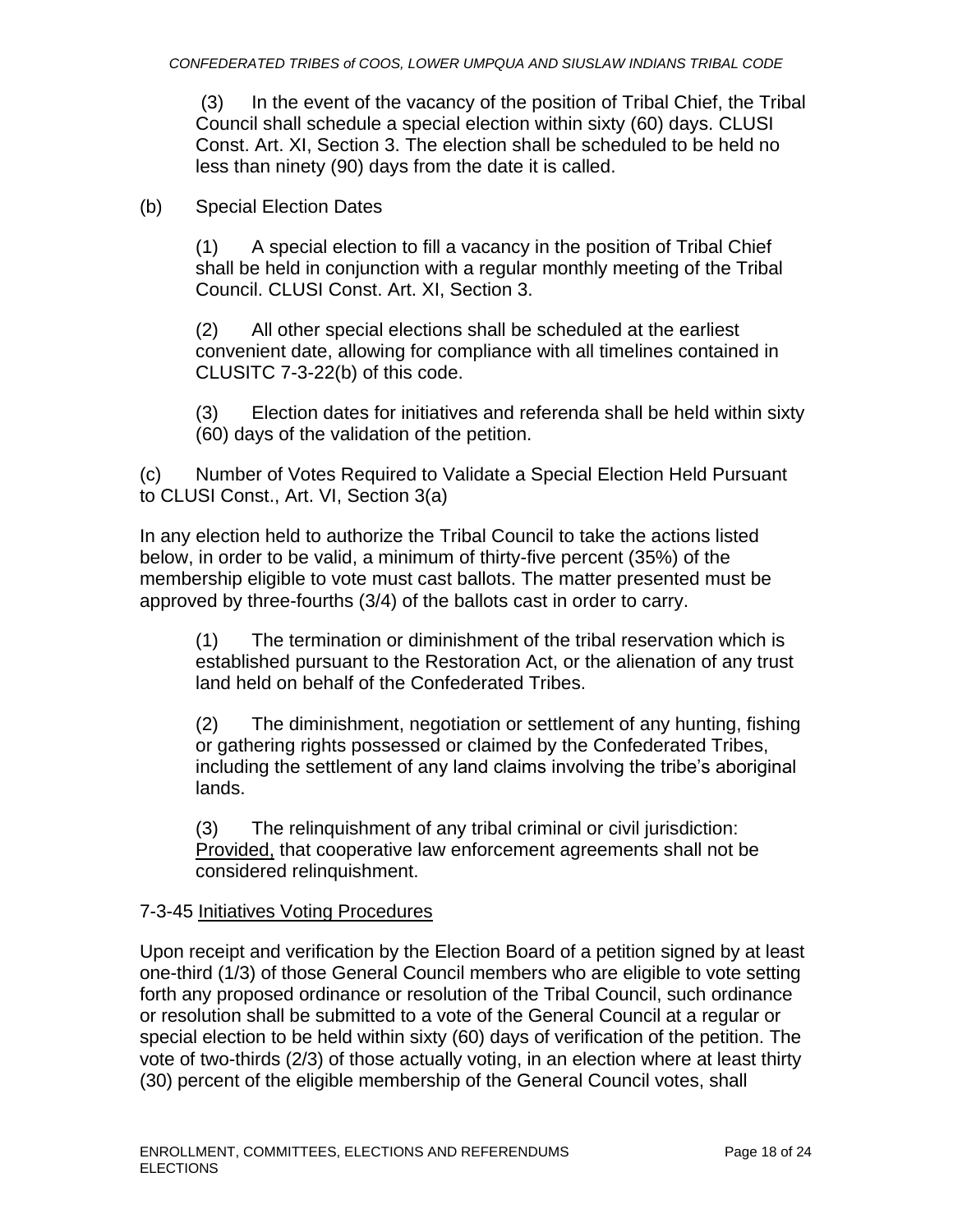decide the issue and the decision shall be conclusive and binding on the Tribal Council. Absentee ballots shall be included in such vote. CLUSI Const. Art. XII, Section 1.

#### 7-3-46 Referendum Voting Procedures

Upon receipt and verification by the Election Board of a petition signed by at least one-third (1/3) of those General Council members who are eligible to vote, setting forth any proposed or previously enacted ordinance or resolution of the Tribal Council, such ordinance or resolution shall be submitted for reconsideration by the General Council in a regular or special election. Such election shall be scheduled within sixty (60) days of verification of the petition. The vote of twothirds (2/3) of those voting, in an election where at least thirty (30) percent of the eligible membership of the General Council votes, shall be conclusive and binding on the Tribal Council. Absentee ballots shall be included in such vote. CLUSI Const. Art. XII, Section 2.

#### 7-3-47 Constitutional Amendments Voting Procedures

Elections to address amendment of the Tribal Constitution shall be called and conducted by the Secretary of the Interior according to the procedures set forth in the Code of Federal Regulations, 25 CFR, parts 81 and 82. CLUSI Const. Art. XIII.

#### POLITICAL MAILINGS

#### 7-3-48 No Unconditional Right to Political Mailing

Pursuant to policies and procedures adopted by the Tribes, Political Mailings may be submitted to authorized Tribal recipients, consistent with the discretionary approval of the Tribes, and the schedule and available resources of the Tribes and its personnel. No right exists to demand that a Political Mailing be distributed, that a particular message or word in a Political Mailing be distributed, or that a particular deadline for processing or mailing a Political Mailing must be met. Further, no appeal may be made, to Tribal Court or otherwise, to a final decision of the Tribes to deny a particular Political Mailing.

#### 7-3-49Authorized Recipients of Political Mailings

(a) Political Mailings will be mailed only to current Tribal Members meeting age and all other requirements for Tribal voting rights that have not submitted to the Tribe a current request to "opt out" of receiving Tribal Mailings.

(b) Nothing contained in CLUSITC 7-1-151 to 7-1-153 shall be interpreted as granting or permitting a right to the identity of a mailing address for a particular Tribal Member.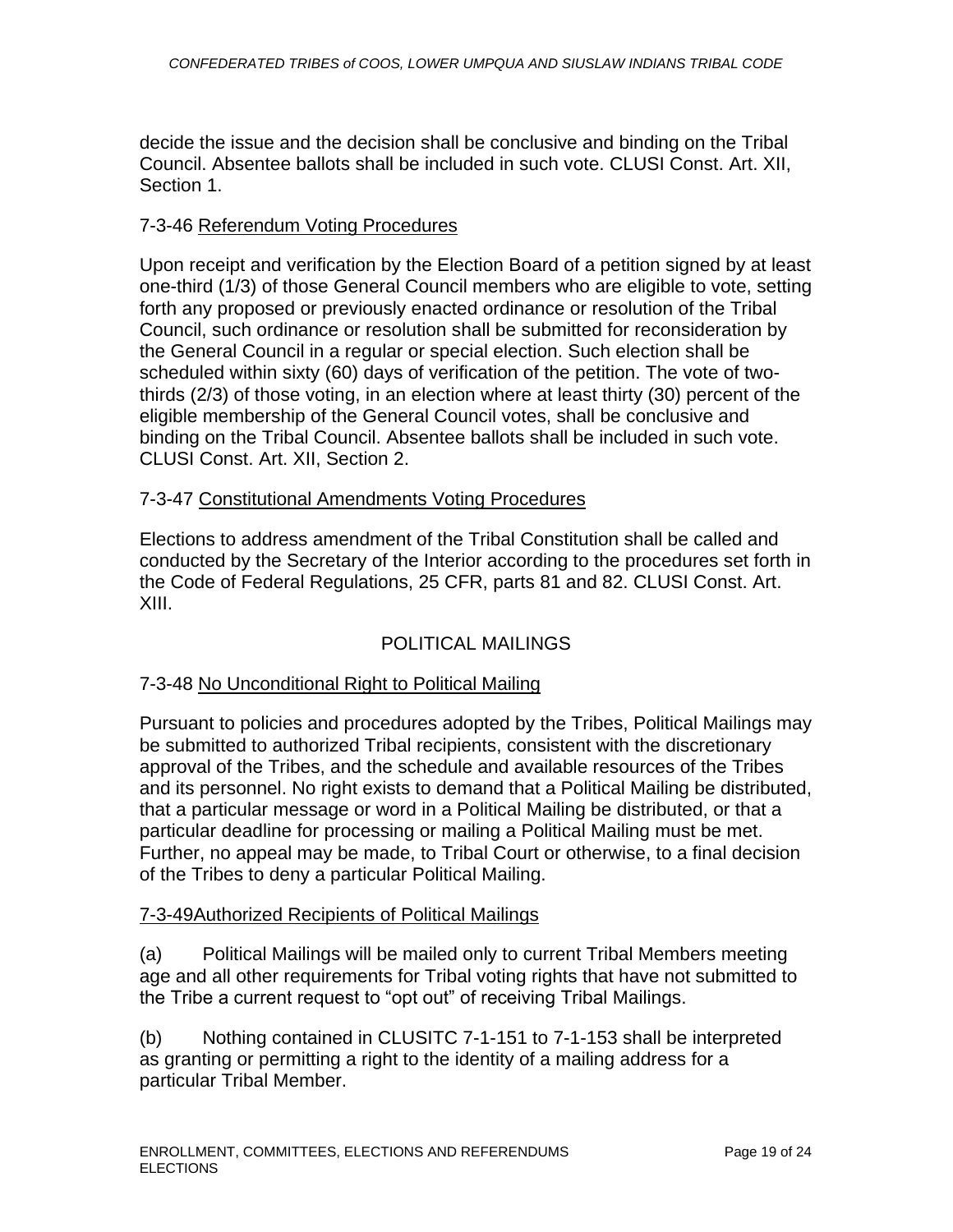#### 7-3-50 Initiation of a Political Mailing Submission

(a) An individual Tribal Member may initiate the process for a Political Mailing Submission by completing, in full, a Request for Political Mailing Form provided by the Enrollment Coordinator. This Form shall require a copy of the information to be mailed and the signature of the Political Mailing Author. The Political Mailing Author shall also be required to execute a Hold Harmless and Indemnification Agreement releasing the Tribe and its actors and agents from any and all damages or claims relating to the Political Mailing Submission.

(b) A Political Mailing Submission shall not be considered for processing if it does not contain the printed full name and signature of the Political Mailing Author.

(c) The Enrollment Coordinator may request, upon receipt of a completed Political Mailing Submission, assurance from the Political Mailing Author that the Author has sufficient basis to pay all necessary postage, prior to the Enrollment Coordinator beginning the process for review of the Political Mailing Submission.

(d) Political Mailing Submissions shall be approved if the Tribes determines, in its discretion, that the Submission relates directly and exclusively to Tribal political or policy issues, contains no inflammatory language or message, contains no profanity or name calling, contains no potentially abusive or libelous communication, contains no commercial message, and otherwise complies with this Code and Tribal law. To the extent a Political Mailing Submission contains, in whole or part, any improper content as defined herein, the Submission shall be returned to the Political Mailing Author.

(e) The Tribal Council reserves the right to review and reject any mailing for failure to comply with the provisions of this Section, or for previous abuse of the provisions of this Section.

(f) Upon approval of a Political Mailing Submission, the Political Mailing Author shall be responsible for submitting to the Enrollment Coordinator the proper number of envelopes for all authorized Political Mailing recipients, the proper postage for each Political Mailing envelope, and the proper number of copies of the Political Mailing. No Political Mailing will be processed until all proper envelopes, postage, and content copies have first been submitted to the Tribes.

(g) The Enrollment Coordinator will facilitate the mailing of political materials to Tribal Members as follows:

(1) The Tribal Member requesting the mailing of political materials to Tribal Members shall provide the Enrollment Coordinator with a sufficient number of copies of the material to be distributed, in sealed envelopes, with first-class postage affixed, and bearing the return address of the Tribal Member.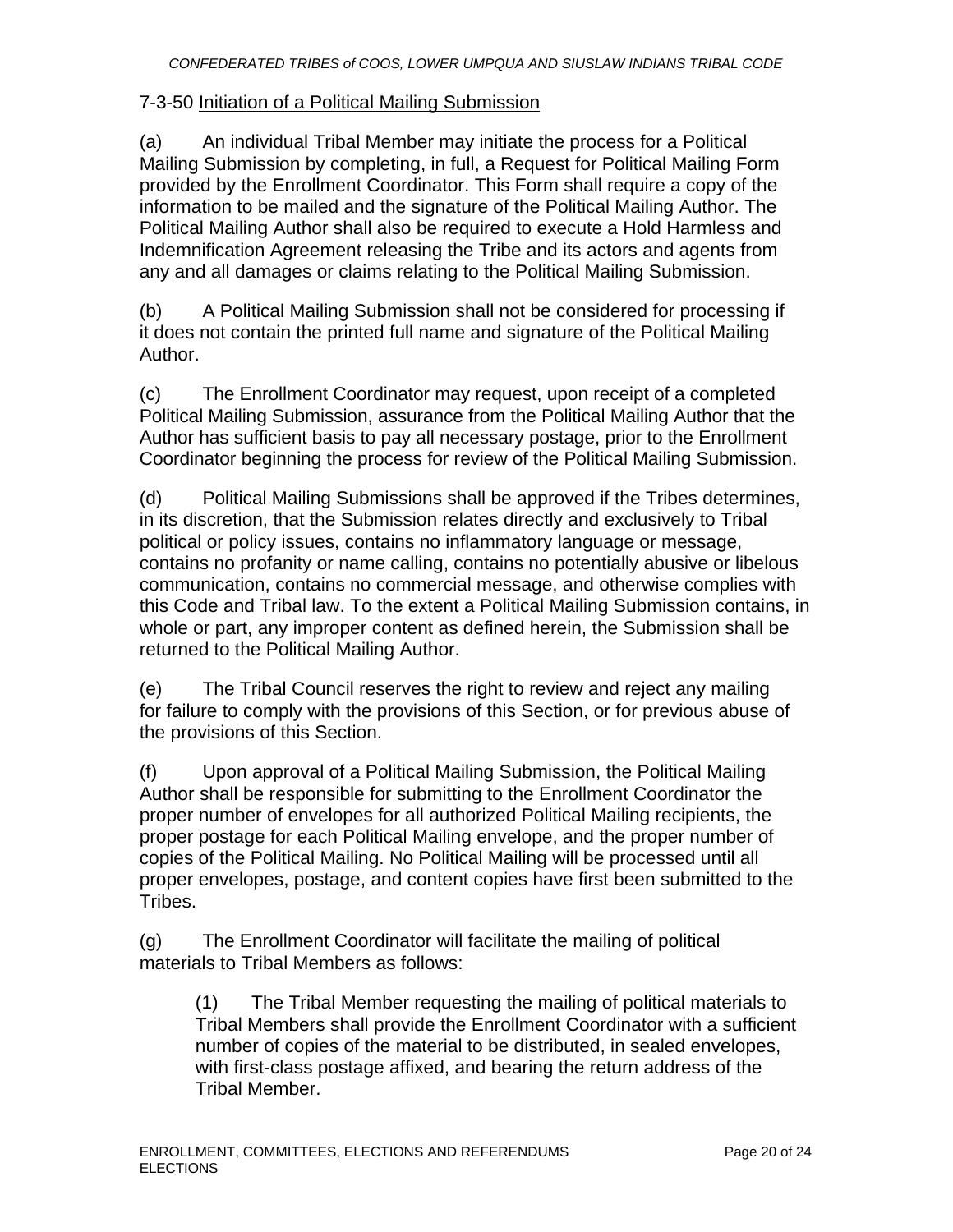(2) The Enrollment Coordinator shall affix to the envelope of each Political Mailing, a stamp or statement communicating that the contents of the Mailing are a Tribal Political Mailing, that the Mailing is the sole opinion of the Political Mailing Author, and that the Tribes takes no responsibility nor opinion on the statements within the Mailing, including the accuracy of its content.

(3) The Enrollment Coordinator shall affix mailing labels bearing the names and last known addresses of all Tribal Members age eighteen (18) or older and meeting all other requirements for Tribal voting rights that have not submitted to the Tribe a current request to "opt out" of receiving Tribal Mailings to the provided, sealed and stamped envelopes. The Tribes shall make reasonable efforts to transcribe the proper mailing address for each Tribal Mailing recipient, but will not be responsible for the accuracy or validity of any mailing address affixed to a Political Mailing.

(4) The Enrollment Coordinator shall then place the envelopes directly into the U.S. mail.

(5) A Tribal Member shall be limited to six (6) requests for mailings per calendar year.

(6) Except for postage, the cost of the first requested mailing will be borne by the Tribes. The cost of any subsequent request within the year shall be borne by the Tribal Member. The cost shall include indirect and direct cost as determined by the Chief Executive Officer.

### GENERAL PROVISIONS

#### 7-3-51 Sovereign Immunity

Nothing in this Code shall be construed to have waived the sovereign immunity of the Tribes, any tribal entity, department or program, or any tribal official or employee, except as specifically and explicitly described herein.

#### 7-3-52 Severability

If a court of competent jurisdiction finds any provision of this code to be invalid or illegal under applicable federal or Tribal law, such provision shall be severed from this code and the remainder of this code shall remain in full force and effect.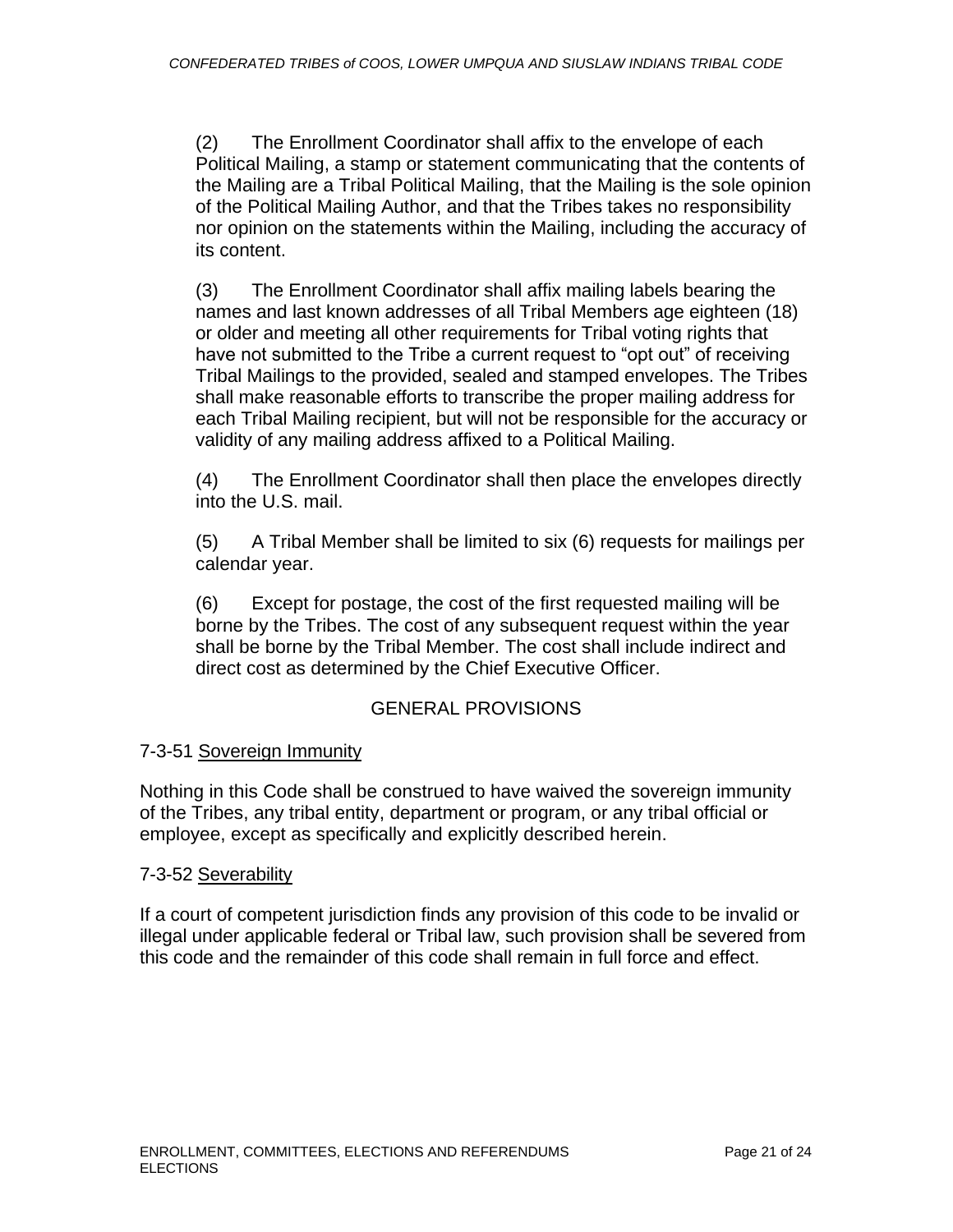APPENDIX A

LEGISLATIVE HISTORY AND EDITORIAL CHANGES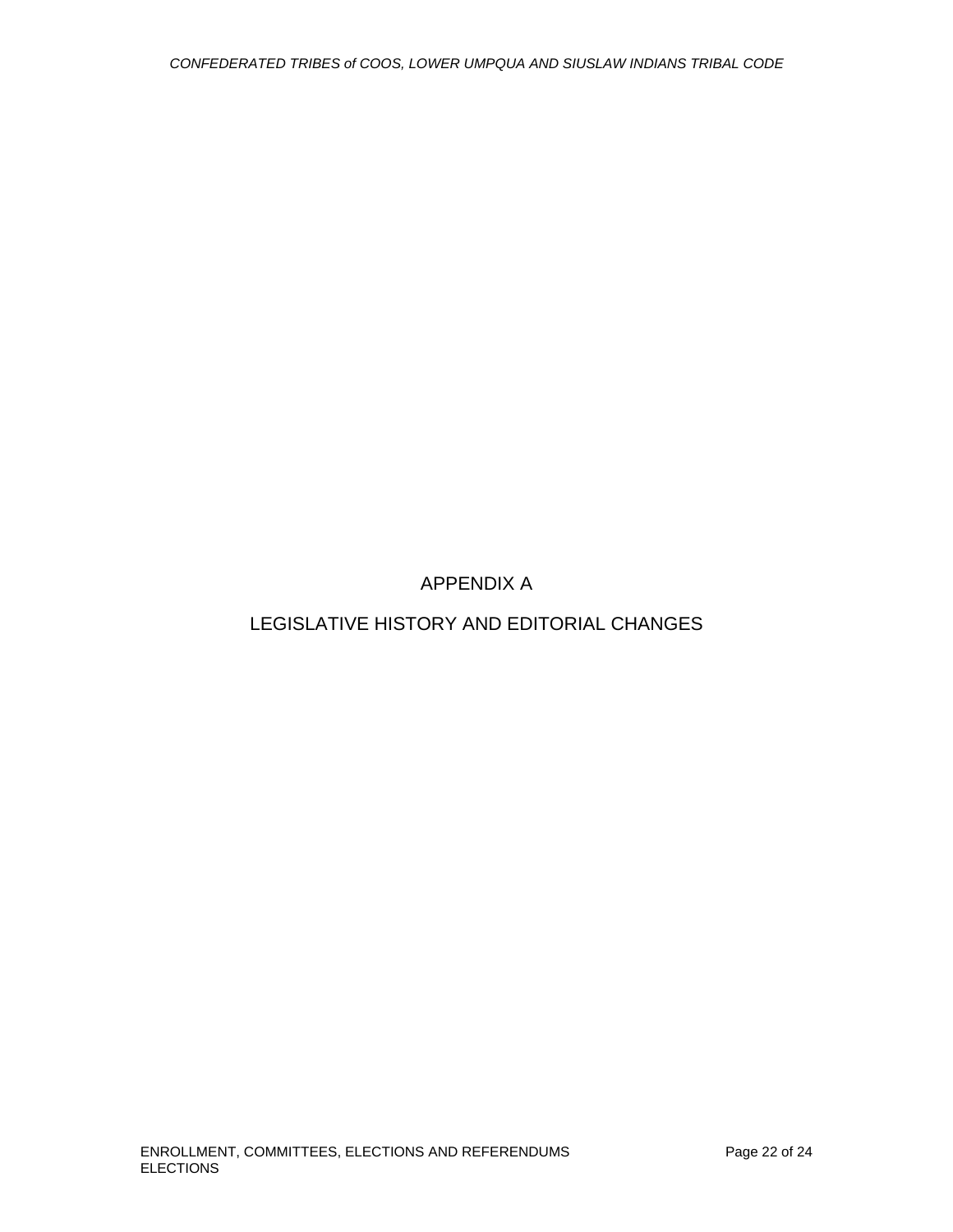## ELECTIONS

### LEGISLATIVE HISTORY AND EDITORIAL CHANGES

The Tribal Court Clerk at the direction of the Chief Executive Officer and with the consent of the Tribes' General Counsel is authorized to administratively correct any reference to Tribal Administrator to Chief Executive Officer on October 11, 2020. These changes are technical in nature and do not effect a substantive change to the Code.

By Ordinance No. 050F on July 13, 2014, effective on that same date, the Confederated Tribes of Coos, Lower Umpqua and Siuslaw Indians Tribal Council amended Tribal Code Chapter 7-1 (Enrollment) to, among other revisions, move CLUSITC 7-1-151 to 7-1-153 to Tribal Code Chapter 7-3 (Elections). Vote was 6 (for), 0 (against), 0 (absent), and 0 (abstaining). Pursuant to Ordinance No. 050F, CLUSITC 7-1-151 to 7-1-153 were administratively renumbered as CLUSITC 7-3-48 to 7-3-50, and former CLUSITC 7-3-48 and 7-3-49 were administratively renumbered as 7-3-51 and 7-3-52. CTCLUSI 7-3-44(b)(2) was revised administratively to clarify that the cross-reference to CLUSITC 7-3-22 is to subsection (b) of that section.

The Confederated Tribes of Coos, Lower Umpqua and Siuslaw Indians Tribal Council enacted the revisions to the Elections Code by Ordinance 046(D) on May 19, 2013, effective on that same date. Vote was 5 (for), 0 (against), 1 (absent), and 1 (abstaining).

The Confederated Tribes of Coos, Lower Umpqua and Siuslaw Indians Tribal Council amended sections 7-3-25(c) and 7-3-43(c) of this chapter by Ordinance 046(C) on January 26, 2011, effective on that same date. Vote was 4 (for), 0 (against), and 3 (abstaining).

The Confederated Tribes of Coos, Lower Umpqua and Siuslaw Indians Tribal Council enacted the revised "Election" Code 7-3, Ordinance 046(B) at its second reading. Resolution 06-100, at a regular Tribal Council meeting on August 13, 2006. Vote was 6 (for), 0 (against), and 0 (abstaining).

The Confederated Tribes of Coos, Lower Umpqua and Siuslaw Indians Tribal Council approved the revisions of the "Election" Code 7-3, Ordinance 046A at its first reading. Changes were made by the Election Board which are shown in red and removed by being crossed out. Resolution 06-077 at a regular Tribal Council meeting on June 11, 2006. Vote was 7 (for), 0 (against) and 0 (abstaining).